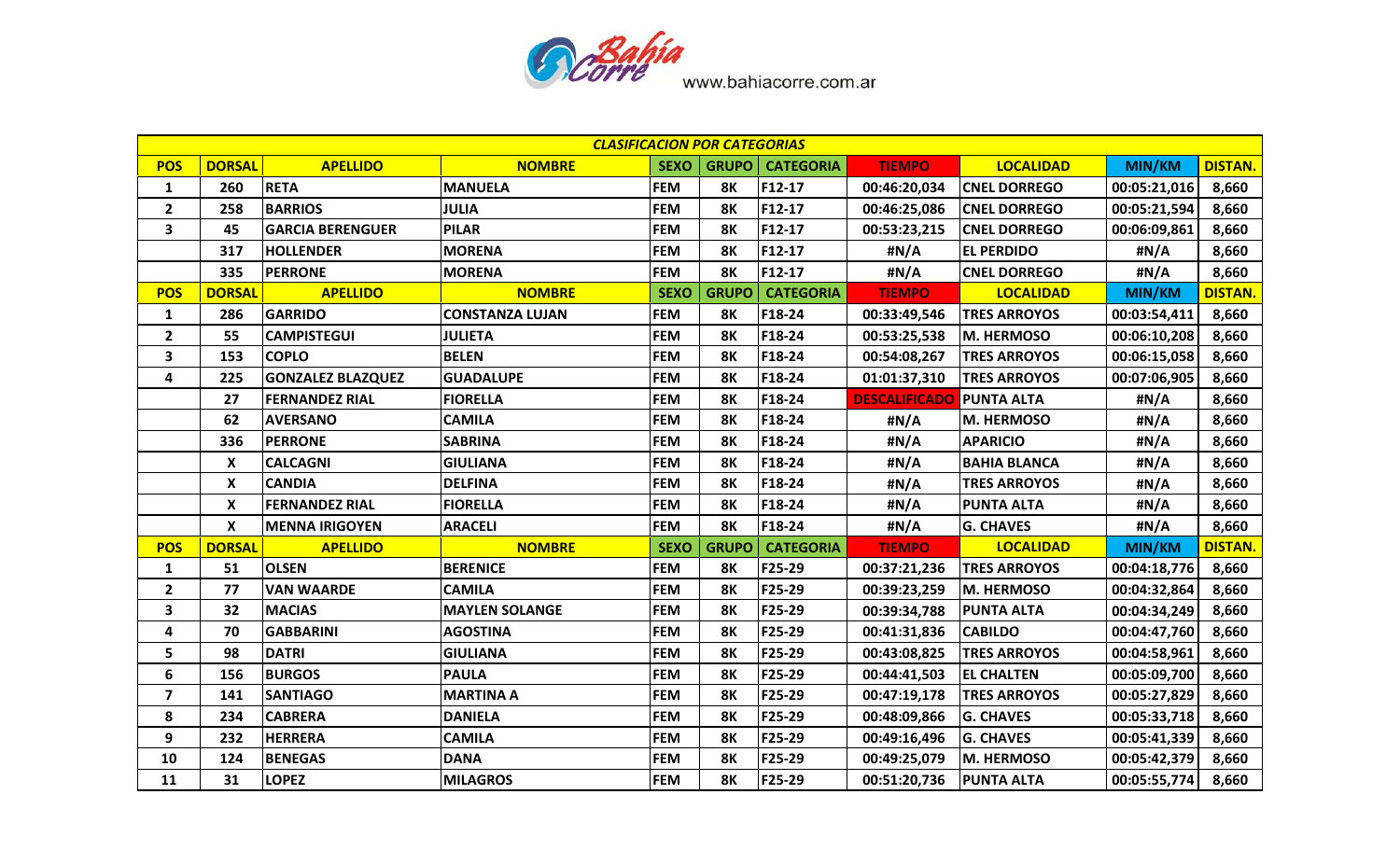

| 12             | 88            | <b>JENSEN</b>        | <b>FLORENCIA</b>              | <b>FEM</b>  | <b>8K</b>    | F25-29           | 00:51:32,823  | <b>TRES ARROYOS</b> | 00:05:57,159 | 8,660          |
|----------------|---------------|----------------------|-------------------------------|-------------|--------------|------------------|---------------|---------------------|--------------|----------------|
| 13             | 85            | <b>VEGA BALBUENA</b> | <b>CLAUDIA</b>                | <b>FEM</b>  | <b>8K</b>    | F25-29           | 00:53:51,907  | <b>TRES ARROYOS</b> | 00:06:13,210 | 8,660          |
| 14             | 92            | <b>PONTI</b>         | <b>FLORENCIA DAIANA</b>       | <b>FEM</b>  | <b>8K</b>    | F25-29           | 00:53:55,494  | <b>PUNTA ALTA</b>   | 00:06:13,557 | 8,660          |
| 15             | 91            | <b>CALABRO</b>       | <b>MARIA FLORENCIA</b>        | <b>FEM</b>  | <b>8K</b>    | F25-29           | 00:56:12,117  | <b>PUNTA ALTA</b>   | 00:06:29,376 | 8,660          |
|                | 1210          | <b>STORTI</b>        | LOANA SOL                     | <b>FEM</b>  | <b>8K</b>    | F25-29           | #N/A          | <b>BAHIA BLANCA</b> | #N/A         | 8,660          |
|                | 1254          | <b>CAÑIZARES</b>     | <b>CELINA LUCIA</b>           | <b>FEM</b>  | <b>8K</b>    | F25-29           | #N/A          | <b>PUNTA ALTA</b>   | #N/A         | 8,660          |
|                | 320           | <b>LAGOS</b>         | <b>FRANCA</b>                 | <b>FEM</b>  | <b>8K</b>    | F25-29           | #N/A          | <b>G. CHAVES</b>    | #N/A         | 8,660          |
|                | 328           | <b>MARTORANO</b>     | <b>ALDANA</b>                 | <b>FEM</b>  | <b>8K</b>    | F25-29           | #N/A          | <b>M. HERMOSO</b>   | #N/A         | 8,660          |
|                | 346           | <b>VASKOBOONIK</b>   | <b>MARÍA GABRIELA</b>         | <b>FEM</b>  | <b>8K</b>    | F25-29           | #N/A          | <b>ORIENTE</b>      | #N/A         | 8,660          |
|                | X             | <b>CIRONE</b>        | <b>MILAGROS</b>               | <b>FEM</b>  | <b>8K</b>    | F25-29           | #N/A          | <b>TRES ARROYOS</b> | #N/A         | 8,660          |
|                | X             | <b>MUSA</b>          | LIZ                           | <b>FEM</b>  | <b>8K</b>    | F25-29           | #N/A          | <b>COPETONAS</b>    | #N/A         | 8,660          |
|                | X             | VILLAR               | <b>FLORENCIA</b>              | <b>FEM</b>  | <b>8K</b>    | F25-29           | #N/A          | <b>G. CHAVES</b>    | #N/A         | 8,660          |
| <b>POS</b>     | <b>DORSAL</b> | <b>APELLIDO</b>      | <b>NOMBRE</b>                 | <b>SEXO</b> | <b>GRUPO</b> | <b>CATEGORIA</b> | <b>TIEMPO</b> | <b>LOCALIDAD</b>    | MIN/KM       | <b>DISTAN.</b> |
| $\mathbf{1}$   | 139           | <b>CORTADI</b>       | <b>MARINA</b>                 | <b>FEM</b>  | <b>8K</b>    | F30-34           | 00:39:52,084  | <b>TRES ARROYOS</b> | 00:04:36,212 | 8,660          |
| $\overline{2}$ | 146           | <b>ASTRADA</b>       | <b>BRENDA</b>                 | <b>FEM</b>  | <b>8K</b>    | F30-34           | 00:41:03,030  | <b>TRES ARROYOS</b> | 00:04:44,411 | 8,660          |
| 3              | 19            | <b>PASTOR</b>        | <b>MAYRA</b>                  | <b>FEM</b>  | 8K           | F30-34           | 00:41:07,229  | <b>BAHIA BLANCA</b> | 00:04:44,873 | 8,660          |
| 4              | 178           | <b>MARTINEZ</b>      | <b>FERNANDA</b>               | <b>FEM</b>  | <b>8K</b>    | F30-34           | 00:41:16,073  | <b>TRES ARROYOS</b> | 00:04:45,912 | 8,660          |
| 5              | 17            | <b>LOPEZ</b>         | YANINA                        | <b>FEM</b>  | <b>8K</b>    | F30-34           | 00:41:37,056  | <b>TRES ARROYOS</b> | 00:04:48,337 | 8,660          |
| 6              | 175           | <b>PAYES</b>         | <b>MARIA FLORENCIA</b>        | <b>FEM</b>  | <b>8K</b>    | F30-34           | 00:42:14,745  | <b>TRES ARROYOS</b> | 00:04:52,725 | 8,660          |
| 7              | 24            | <b>PANDOLFO</b>      | <b>ESTEFANIA</b>              | <b>FEM</b>  | <b>8K</b>    | F30-34           | 00:42:50,982  | <b>TRES ARROYOS</b> | 00:04:56,882 | 8,660          |
| 8              | 145           | <b>SANCHEZ</b>       | <b>ANAHI ESTHER ESTEFANIA</b> | <b>FEM</b>  | <b>8K</b>    | F30-34           | 00:43:25,042  | <b>CNEL DORREGO</b> | 00:05:00,808 | 8,660          |
| 9              | 58            | <b>SACARINO</b>      | <b>VANINA</b>                 | <b>FEM</b>  | <b>8K</b>    | F30-34           | 00:43:55,773  | <b>IM. HERMOSO</b>  | 00:05:04,388 | 8,660          |
| 10             | 157           | <b>BELLONI</b>       | <b>ROCIO</b>                  | <b>FEM</b>  | <b>8K</b>    | F30-34           | 00:43:56,225  | <b>CNEL DORREGO</b> | 00:05:04,388 | 8,660          |
| 11             | 23            | <b>GARCIA</b>        | <b>FLORENCÍA</b>              | <b>FEM</b>  | <b>8K</b>    | F30-34           | 00:44:36,305  | <b>TRES ARROYOS</b> | 00:05:09,007 | 8,660          |
| 12             | 194           | <b>ARZOLA</b>        | <b>ROMINA LAURA</b>           | <b>FEM</b>  | <b>8K</b>    | F30-34           | 00:45:59,952  | <b>CABILDO</b>      | 00:05:18,707 | 8,660          |
| 13             | 61            | <b>QUINTANA</b>      | <b>GUILLERMINA</b>            | <b>FEM</b>  | <b>8K</b>    | F30-34           | 00:46:02,275  | M. HERMOSO          | 00:05:18,938 | 8,660          |
| 14             | 140           | <b>LAVIGNE</b>       | AGUSTINA                      | <b>FEM</b>  | <b>8K</b>    | F30-34           | 00:47:18,769  | <b>TRES ARROYOS</b> | 00:05:27,829 | 8,660          |
| 15             | 21            | <b>ABAD</b>          | <b>MELISA</b>                 | <b>FEM</b>  | <b>8K</b>    | F30-34           | 00:47:27,950  | <b>TRES ARROYOS</b> | 00:05:28,868 | 8,660          |
| 16             | 155           | <b>LEGUIZAMON</b>    | <b>CELIA</b>                  | <b>FEM</b>  | <b>8K</b>    | F30-34           | 00:47:28,036  | <b>TRES ARROYOS</b> | 00:05:28,868 | 8,660          |
| 17             | 190           | <b>BLANCO</b>        | <b>ANA AGUSTINA</b>           | <b>FEM</b>  | <b>8K</b>    | F30-34           | 00:48:11,449  | <b>ORIENTE</b>      | 00:05:33,834 | 8,660          |
| 18             | 16            | <b>MORERA</b>        | <b>LUCILA</b>                 | <b>FEM</b>  | <b>8K</b>    | F30-34           | 00:49:03,260  | <b>TRES ARROYOS</b> | 00:05:39,838 | 8,660          |
| 19             | 104           | <b>VILLANUEVA</b>    | <b>NATALI</b>                 | <b>FEM</b>  | <b>8K</b>    | F30-34           | 00:49:30,365  | <b>TRES ARROYOS</b> | 00:05:42,956 | 8,660          |
| 20             | 89            | PERTICARARI          | <b>EUGENIA</b>                | <b>FEM</b>  | <b>8K</b>    | F30-34           | 00:49:55,553  | <b>TRES ARROYOS</b> | 00:05:45,958 | 8,660          |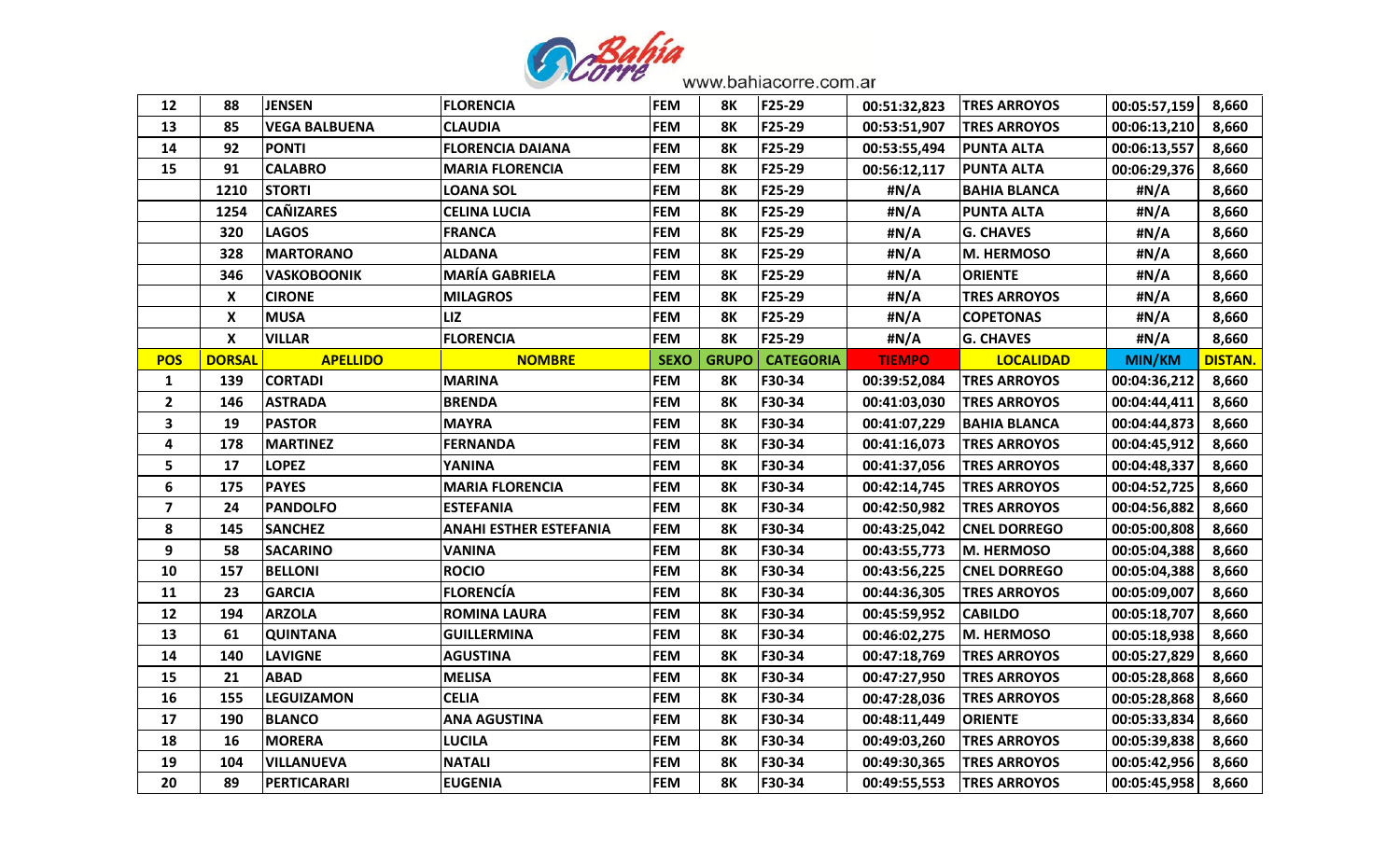

| 21                      | 233           | <b>CHAPARRO</b>  | <b>FANNY</b>             | <b>FEM</b>  | 8K           | F30-34           | 00:50:18,653  | <b>G. CHAVES</b>    | 00:05:48,614  | 8,660          |
|-------------------------|---------------|------------------|--------------------------|-------------|--------------|------------------|---------------|---------------------|---------------|----------------|
| 22                      | 11            | <b>CLEMENTE</b>  | <b>FLORENCIA</b>         | <b>FEM</b>  | 8K           | F30-34           | 00:50:33,035  | <b>BAHIA BLANCA</b> | 00:05:50,231  | 8,660          |
| 23                      | 138           | <b>AGUILAR</b>   | <b>AGUSTINA</b>          | <b>FEM</b>  | 8Κ           | F30-34           | 00:51:00,372  | <b>TRES ARROYOS</b> | 00:05:53,349  | 8,660          |
| 24                      | 15            | <b>DUPUY</b>     | <b>NATALIA</b>           | <b>FEM</b>  | <b>8K</b>    | F30-34           | 00:53:02,651  | <b>TRES ARROYOS</b> | 00:06:07,552  | 8,660          |
| 25                      | 137           | <b>ERRECALDE</b> | <b>MANUELA</b>           | <b>FEM</b>  | 8Κ           | F30-34           | 00:53:13,044  | <b>CNEL DORREGO</b> | 00:06:08,707  | 8,660          |
| 26                      | 230           | <b>ZAMPONI</b>   | <b>MARIANELA</b>         | <b>FEM</b>  | 8K           | F30-34           | 00:53:18,770  | <b>CNEL DORREGO</b> | 00:06:09,400  | 8,660          |
| 27                      | 241           | <b>MOSCONI</b>   | <b>FLORENCIA</b>         | <b>FEM</b>  | 8K           | F30-34           | 00:58:49,213  | BAHIA BLANCA        | 00:06:47,506  | 8,660          |
| 28                      | 189           | <b>GAU</b>       | <b>GISELA</b>            | <b>FEM</b>  | 8Κ           | F30-34           | 01:00:36,160  | <b>TRES ARROYOS</b> | 00:06:59,861  | 8,660          |
| 29                      | 127           | <b>CONEJEROS</b> | <b>GIMENA ESTEFANIA</b>  | <b>FEM</b>  | 8Κ           | F30-34           | 01:02:22,057  | <b>M. HERMOSO</b>   | 00:07:12,102  | 8,660          |
|                         | 291           | <b>ALVARENGA</b> | <b>MERCEDES</b>          | <b>FEM</b>  | 8Κ           | F30-34           | #N/A          | <b>M. HERMOSO</b>   | #N/A          | 8,660          |
|                         | 305           | <b>CINALLI</b>   | <b>AGUSTINA</b>          | <b>FEM</b>  | 8K           | F30-34           | #N/A          | <b>CNEL DORREGO</b> | #N/A          | 8,660          |
|                         | 325           | <b>MAQUEZ</b>    | <b>MARIANA</b>           | <b>FEM</b>  | 8K           | F30-34           | #N/A          | <b>CNEL DORREGO</b> | #N/A          | 8,660          |
|                         | 331           | <b>MOLINA</b>    | <b>FLORENCIA</b>         | <b>FEM</b>  | 8Κ           | F30-34           | #N/A          | <b>TRES ARROYOS</b> | #N/A          | 8,660          |
|                         | 332           | <b>OUWERKERK</b> | <b>GERALDINE</b>         | <b>FEM</b>  | <b>8K</b>    | F30-34           | #N/A          | <b>TRES ARROYOS</b> | #N/A          | 8,660          |
|                         | 333           | <b>PAYES</b>     | <b>ALESIA</b>            | <b>FEM</b>  | 8Κ           | F30-34           | #N/A          | <b>CNEL DORREGO</b> | #N/A          | 8,660          |
|                         | 341           | <b>RETA</b>      | <b>MACARENA</b>          | <b>FEM</b>  | <b>8K</b>    | F30-34           | #N/A          | <b>TRES ARROYOS</b> | #N/A          | 8,660          |
|                         | X             | <b>ALBERDI</b>   | <b>MARIA JESUS</b>       | <b>FEM</b>  | 8Κ           | F30-34           | #N/A          | <b>DE LA GARMA</b>  | #N/A          | 8,660          |
|                         | X             | <b>ASA</b>       | <b>JOSEFINA</b>          | <b>FEM</b>  | 8K           | F30-34           | #N/A          | <b>BAHIA BLANCA</b> | #N/A          | 8,660          |
|                         | X             | <b>BEJARANO</b>  | <b>LARISA MICAELA</b>    | <b>FEM</b>  | <b>8K</b>    | F30-34           | #N/A          | <b>PUNTA ALTA</b>   | #N/A          | 8,660          |
|                         | X             | <b>DI MARCO</b>  | <b>GISELA</b>            | <b>FEM</b>  | 8Κ           | F30-34           | #N/A          | <b>TRES ARROYOS</b> | #N/A          | 8,660          |
|                         | X             | <b>HERRERA</b>   | LUJÁN                    | <b>FEM</b>  | 8K           | F30-34           | #N/A          | <b>ZAPALA</b>       | #N/A          | 8,660          |
|                         | X             | <b>SALLAGO</b>   | <b>MARIA</b>             | <b>FEM</b>  | <b>8K</b>    | F30-34           | #N/A          | <b>BAHIA BLANCA</b> | #N/A          | 8,660          |
|                         | X             | <b>STORK</b>     | <b>MARINA</b>            | <b>FEM</b>  | 8K           | F30-34           | #N/A          | <b>BAHIA BLANCA</b> | #N/A          | 8,660          |
|                         | X             | <b>TEYSSEYRE</b> | ALDANA                   | <b>FEM</b>  | 8Κ           | F30-34           | #N/A          | <b>BAHIA BLANCA</b> | #N/A          | 8,660          |
| <b>POS</b>              | <b>DORSAL</b> | <b>APELLIDO</b>  | <b>NOMBRE</b>            | <b>SEXO</b> | <b>GRUPO</b> | <b>CATEGORIA</b> | <b>TIEMPO</b> | <b>LOCALIDAD</b>    | <b>MIN/KM</b> | <b>DISTAN.</b> |
| $\mathbf{1}$            | 264           | <b>IARDINO</b>   | <b>BELEN</b>             | <b>FEM</b>  | 8Κ           | F35-39           | 00:33:16,199  | <b>TRES ARROYOS</b> | 00:03:50,485  | 8,660          |
| $\overline{2}$          | 39            | <b>ARRUPE</b>    | <b>CAROLINA FERNANDA</b> | <b>FEM</b>  | 8Κ           | F35-39           | 00:36:18,298  | <b>TRES ARROYOS</b> | 00:04:11,501  | 8,660          |
| 3                       | 36            | <b>FLORES</b>    | PAMELA EUGENIA           | <b>FEM</b>  | 8Κ           | F35-39           | 00:38:41,980  | <b>ORIENTE</b>      | 00:04:28,129  | 8,660          |
| 4                       | 65            | <b>QUIJADA</b>   | <b>MARIA YANINA</b>      | <b>FEM</b>  | 8К           | F35-39           | 00:41:09,749  | <b>BAHIA BLANCA</b> | 00:04:45,219  | 8,660          |
| 5                       | 94            | <b>LANDAETA</b>  | <b>GISELA</b>            | <b>FEM</b>  | 8K           | F35-39           | 00:41:44,981  | <b>PUNTA ALTA</b>   | 00:04:49,261  | 8,660          |
| 6                       | 18            | <b>RAMIREZ</b>   | <b>ROMINA SOLEDAD</b>    | <b>FEM</b>  | 8К           | F35-39           | 00:43:13,069  | <b>BAHIA BLANCA</b> | 00:04:59,423  | 8,660          |
| $\overline{\mathbf{z}}$ | 120           | <b>VILANOVA</b>  | YESICA VIVIANA           | <b>FEM</b>  | 8Κ           | F35-39           | 00:45:07,887  | <b>G. CHAVES</b>    | 00:05:12,702  | 8,660          |
| 8                       | 216           | <b>SURACI</b>    | <b>MARÍA CECILIA</b>     | <b>FEM</b>  | 8K           | F35-39           | 00:46:46,564  | <b>PUNTA ALTA</b>   | 00:05:24,134  | 8,660          |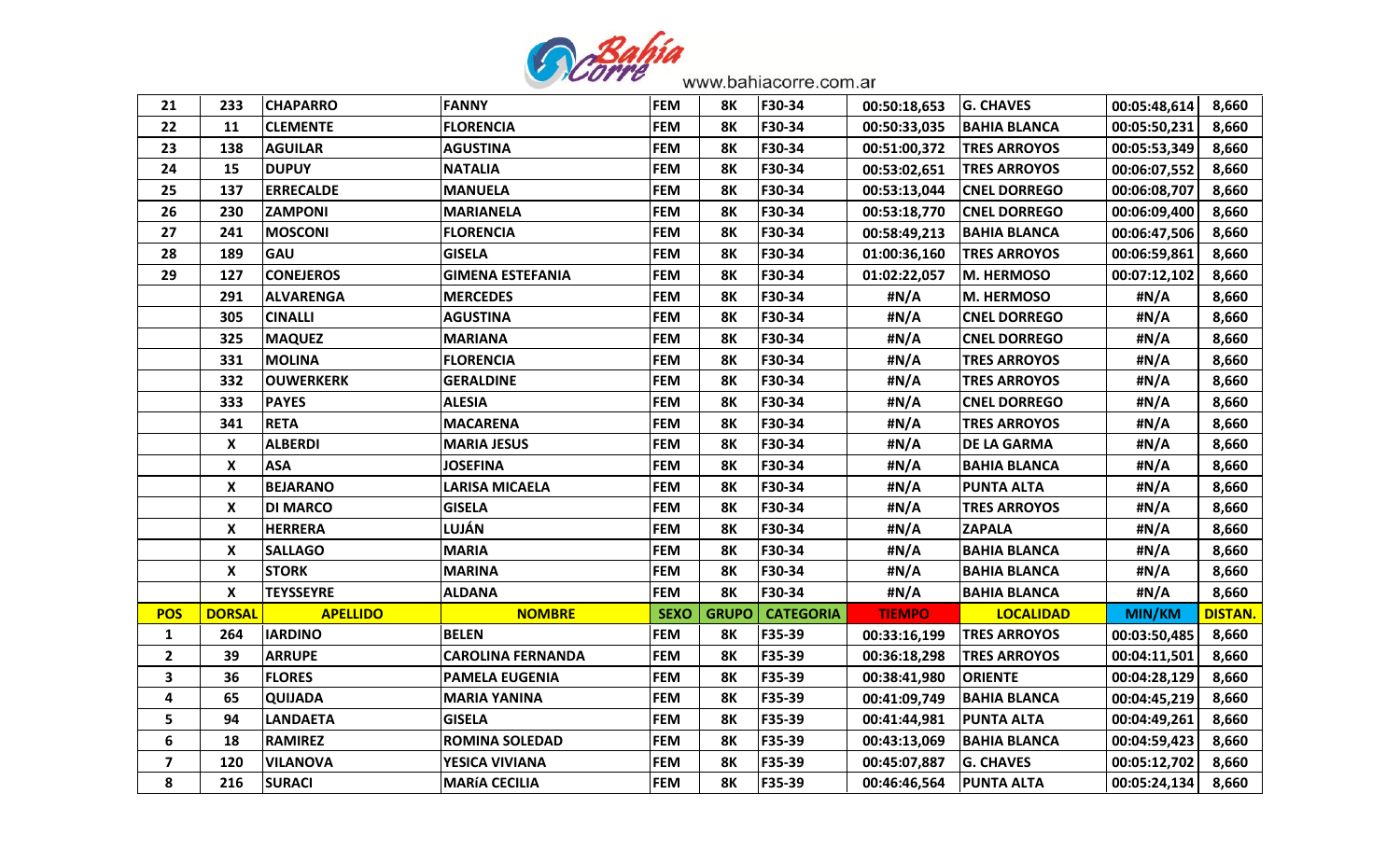

| 9                       | 162           | <b>SAGASTI</b>              | <b>FLORENCIA</b>         | <b>FEM</b>  | 8Κ           | F35-39           | 00:46:47,231  | <b>TRES ARROYOS</b>    | 00:05:24,134  | 8,660          |
|-------------------------|---------------|-----------------------------|--------------------------|-------------|--------------|------------------|---------------|------------------------|---------------|----------------|
| 10                      | 49            | <b>LAURIE</b>               | <b>CAROLINA</b>          | <b>FEM</b>  | <b>8K</b>    | F35-39           | 00:46:56,402  | <b>TRES ARROYOS</b>    | 00:05:25,173  | 8,660          |
| 11                      | 48            | <b>URBIETA</b>              | <b>VERONICA</b>          | <b>FEM</b>  | 8K           | F35-39           | 00:47:06,087  | <b>TRES ARROYOS</b>    | 00:05:26,328  | 8,660          |
| 12                      | 159           | <b>MARQUEZ</b>              | <b>VANESA</b>            | <b>FEM</b>  | <b>8K</b>    | F35-39           | 00:47:45,157  | <b>BAHIA BLANCA</b>    | 00:05:30,831  | 8,660          |
| 13                      | 247           | <b>DUFAY</b>                | <b>NOELIA</b>            | <b>FEM</b>  | <b>8K</b>    | F35-39           | 00:48:10,716  | <b>BAHIA BLANCA</b>    | 00:05:33,834  | 8,660          |
| 14                      | 228           | <b>MORALES</b>              | <b>ADELAIDA</b>          | <b>FEM</b>  | <b>8K</b>    | F35-39           | 00:52:48,856  | <b>CNEL DORREGO</b>    | 00:06:05,935  | 8,660          |
| 15                      | 121           | <b>VALDIVIA</b>             | <b>TANIA ESTELA</b>      | <b>FEM</b>  | <b>8K</b>    | F35-39           | 00:54:58,126  | <b>IM. HERMOSO</b>     | 00:06:20,831  | 8,660          |
| 16                      | 152           | FERNÁNDEZ                   | <b>VALERIA DANIELA</b>   | <b>FEM</b>  | <b>8K</b>    | F35-39           | 00:55:58,857  | <b>TRES ARROYOS</b>    | 00:06:27,875  | 8,660          |
| 17                      | 151           | <b>SEGURA</b>               | <b>MARIA GABRIELA</b>    | <b>FEM</b>  | <b>8K</b>    | F35-39           | 00:56:15,539  | <b>TRES ARROYOS</b>    | 00:06:29,838  | 8,660          |
| 18                      | 158           | <b>GONZALEZ</b>             | <b>ANALIA VERONICA</b>   | <b>FEM</b>  | <b>8K</b>    | F35-39           | 01:02:00,828  | <b>CNEL DORREGO</b>    | 00:07:09,677  | 8,660          |
|                         | 297           | <b>CANE</b>                 | <b>MARISOL</b>           | <b>FEM</b>  | <b>8K</b>    | F35-39           | #N/A          | <b>BAHIA BLANCA</b>    | #N/A          | 8,660          |
|                         | 308           | <b>FUENTES</b>              | <b>CECILIA</b>           | <b>FEM</b>  | <b>8K</b>    | F35-39           | #N/A          | <b>BAHIA BLANCA</b>    | #N/A          | 8,660          |
|                         | 313           | <b>GONZALEZ</b>             | <b>SOLEDAD</b>           | <b>FEM</b>  | <b>8K</b>    | F35-39           | #N/A          | <b>M. HERMOSO</b>      | #N/A          | 8,660          |
|                         | 314           | <b>GUERRERO</b>             | <b>JIMENA</b>            | <b>FEM</b>  | <b>8K</b>    | F35-39           | #N/A          | <b>TRES ARROYOS</b>    | #N/A          | 8,660          |
|                         | 322           | <b>LINDSTROM</b>            | <b>SILVINA</b>           | <b>FEM</b>  | <b>8K</b>    | F35-39           | #N/A          | <b>CNEL DORREGO</b>    | #N/A          | 8,660          |
|                         | 323           | <b>LISLE</b>                | <b>DELFINA</b>           | <b>FEM</b>  | <b>8K</b>    | F35-39           | #N/A          | <b>APARICIO</b>        | #N/A          | 8,660          |
|                         | 339           | <b>PRIETO</b>               | <b>MANUELA</b>           | <b>FEM</b>  | <b>8K</b>    | F35-39           | #N/A          | <b>G. CHAVES</b>       | #N/A          | 8,660          |
|                         | X             | <b>CAMARGO</b>              | <b>PATY</b>              | <b>FEM</b>  | <b>8K</b>    | F35-39           | #N/A          | <b>CNEL DORREGO</b>    | #N/A          | 8,660          |
|                         | X             | <b>GOMEZ</b>                | <b>MONICA VANESA</b>     | <b>FEM</b>  | <b>8K</b>    | F35-39           | #N/A          | <b>BAHIA BLANCA</b>    | #N/A          | 8,660          |
|                         | X             | <b>GONZÁLEZ</b>             | <b>NATALIA</b>           | <b>FEM</b>  | 8Κ           | F35-39           | #N/A          | <b>TRES ARROYOS</b>    | #N/A          | 8,660          |
|                         | X             | <b>GUZMAN</b>               | <b>VERONICA GRACIELA</b> | <b>FEM</b>  | <b>8K</b>    | F35-39           | #N/A          | <b>BAHIA BLANCA</b>    | #N/A          | 8,660          |
|                         | X             | <b>MARCOS</b>               | <b>FERNANDA SOLEDAD</b>  | <b>FEM</b>  | <b>8K</b>    | F35-39           | #N/A          | <b>BAHIA BLANCA</b>    | #N/A          | 8,660          |
|                         | X             | <b>TORRILLA</b>             | <b>CLAUDIA</b>           | <b>FEM</b>  | <b>8K</b>    | F35-39           | #N/A          | <b>M. HERMOSO</b>      | #N/A          | 8,660          |
|                         | X             | VANDONE                     | YOLANDA                  | <b>FEM</b>  | <b>8K</b>    | F35-39           | #N/A          | <b>TRES ARROYOS</b>    | #N/A          | 8,660          |
| <b>POS</b>              | <b>DORSAL</b> | <b>APELLIDO</b>             | <b>NOMBRE</b>            | <b>SEXO</b> | <b>GRUPO</b> | <b>CATEGORIA</b> | <b>TIEMPO</b> | <b>LOCALIDAD</b>       | <b>MIN/KM</b> | <b>DISTAN.</b> |
| 1                       | 103           | <b>ARIAS</b>                | <b>MARIA CELESTE</b>     | <b>FEM</b>  | <b>8K</b>    | F40-44           | 00:39:48,433  | <b>TRES ARROYOS</b>    | 00:04:35,751  | 8,660          |
| $\overline{2}$          | 276           | <b>MARTINEZ</b>             | <b>GEORGINA</b>          | <b>FEM</b>  | 8Κ           | F40-44           | 00:40:07,018  | <b>G. CHAVES</b>       | 00:04:37,945  | 8,660          |
| 3                       | 131           | <b>SCHULMEISTER</b>         | <b>LORENA</b>            | <b>FEM</b>  | <b>8K</b>    | F40-44           | 00:41:24,119  | <b>M. HERMOSO</b>      | 00:04:46,836  | 8,660          |
| 4                       | 262           | <b>TORRES</b>               | <b>MARIA RAQUEL</b>      | <b>FEM</b>  | <b>8K</b>    | F40-44           | 00:44:40,790  | <b>PUNTA ALTA</b>      | 00:05:09,584  | 8,660          |
| 5                       | 182           | <b>BAUTISTA</b>             | <b>HAYDE</b>             | <b>FEM</b>  | <b>8K</b>    | F40-44           | 00:44:46,898  | <b>PUERTO BELGRANO</b> | 00:05:10,277  | 8,660          |
| 6                       | 221           | <b>CALDEVILLA FERNANDEZ</b> | <b>VANINA TAMARA</b>     | <b>FEM</b>  | <b>8K</b>    | F40-44           | 00:45:17,780  | <b>CNEL ROSALES</b>    | 00:05:13,857  | 8,660          |
| $\overline{\mathbf{z}}$ | 112           | <b>FALCON</b>               | <b>VERONICA ANAHI</b>    | <b>FEM</b>  | <b>8K</b>    | F40-44           | 00:46:15,227  | <b>BAHIA BLANCA</b>    | 00:05:20,439  | 8,660          |
| 8                       | 133           | <b>SCHULMEISTER</b>         | <b>MARIA CAROLINA</b>    | <b>FEM</b>  | <b>8K</b>    | F40-44           | 00:46:21,190  | M. HERMOSO             | 00:05:21,132  | 8,660          |
|                         |               |                             |                          |             |              |                  |               |                        |               |                |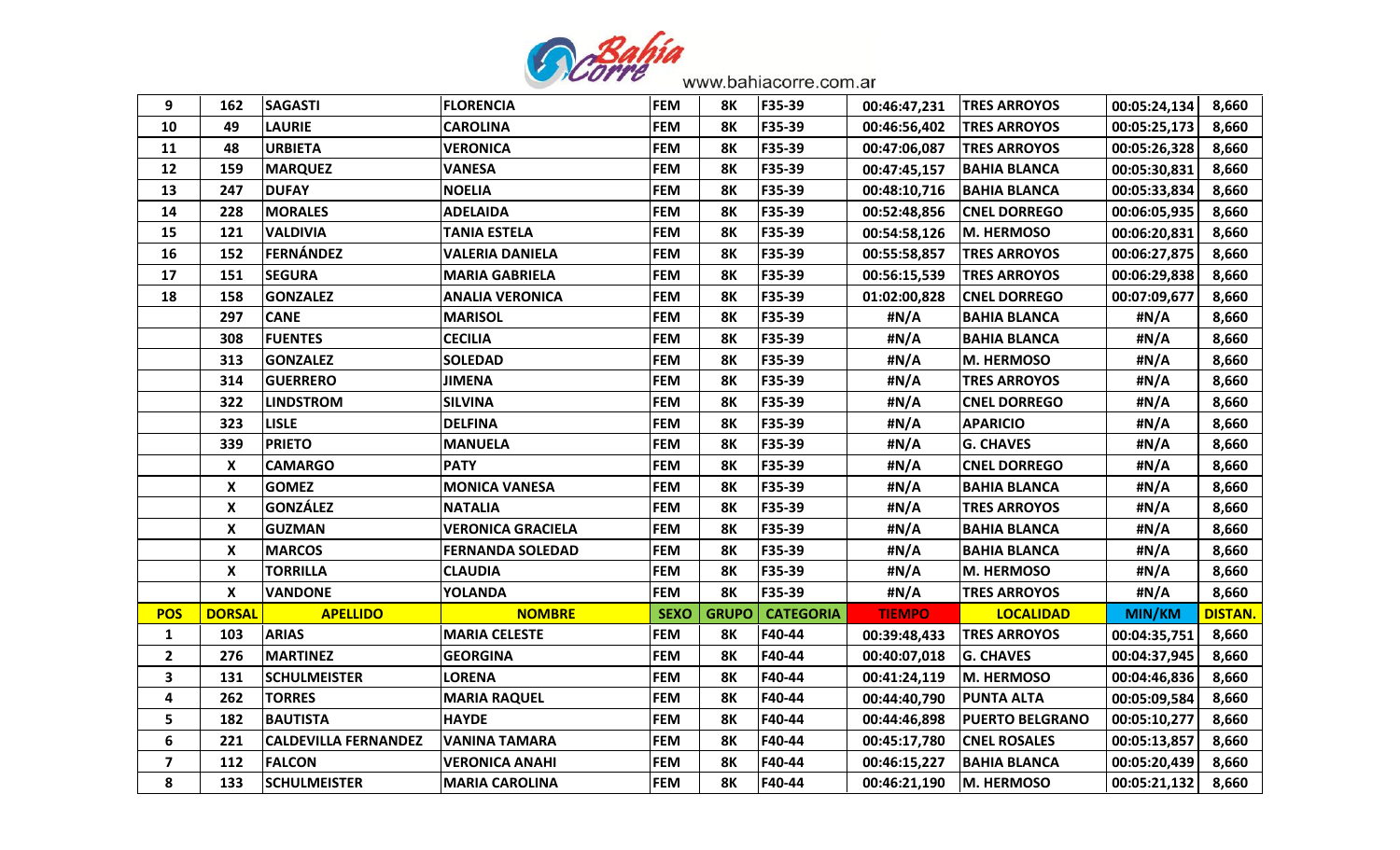

| 9              | 231           | <b>PRADA</b>               | <b>MARIEL</b>            | <b>FEM</b>  | <b>8K</b>    | F40-44           | 00:47:32,926  | <b>G. CHAVES</b>    | 00:05:29,446  | 8,660          |
|----------------|---------------|----------------------------|--------------------------|-------------|--------------|------------------|---------------|---------------------|---------------|----------------|
| 10             | 212           | <b>KOPP</b>                | <b>CLAUDIA ALEJANDRA</b> | <b>FEM</b>  | <b>8K</b>    | F40-44           | 00:47:34,407  | <b>BAHIA BLANCA</b> | 00:05:29,561  | 8,660          |
| 11             | 64            | <b>FIGUEREDO</b>           | <b>LUCIANA</b>           | <b>FEM</b>  | <b>8K</b>    | F40-44           | 00:48:00,012  | <b>BAHIA BLANCA</b> | 00:05:32,564  | 8,660          |
| 12             | 135           | <b>CARULLO</b>             | <b>GISELA</b>            | <b>FEM</b>  | <b>8K</b>    | F40-44           | 00:48:03,639  | M. HERMOSO          | 00:05:33,025  | 8,660          |
| 13             | 274           | <b>ARZA</b>                | <b>ERICA</b>             | <b>FEM</b>  | <b>8K</b>    | F40-44           | 00:48:09,876  | BAHIA BLANCA        | 00:05:33,718  | 8,660          |
| 14             | 176           | <b>CUEVAS</b>              | <b>MARCELA</b>           | <b>FEM</b>  | <b>8K</b>    | F40-44           | 00:48:15,320  | <b>TRES ARROYOS</b> | 00:05:34,296  | 8,660          |
| 15             | 174           | <b>ARRUPE</b>              | <b>SILVIA</b>            | <b>FEM</b>  | <b>8K</b>    | F40-44           | 00:49:37,337  | <b>TRES ARROYOS</b> | 00:05:43,764  | 8,660          |
| 16             | 220           | <b>STALLDECKER</b>         | <b>LAURA</b>             | <b>FEM</b>  | <b>8K</b>    | F40-44           | 00:49:57,572  | <b>BAHIA BLANCA</b> | 00:05:46,189  | 8,660          |
| 17             | 126           | <b>REYES</b>               | <b>JORGELINA ANDREA</b>  | <b>FEM</b>  | <b>8K</b>    | F40-44           | 00:50:07,832  | M. HERMOSO          | 00:05:47,344  | 8,660          |
| 18             | 93            | MONTAÑA                    | <b>NATALIA</b>           | <b>FEM</b>  | 8Κ           | F40-44           | 00:50:32,621  | <b>PUNTA ALTA</b>   | 00:05:50,231  | 8,660          |
| 19             | 109           | <b>MIRANDA</b>             | <b>VIVIANA.ANDREA</b>    | <b>FEM</b>  | <b>8K</b>    | F40-44           | 00:50:47,892  | CABILDO             | 00:05:51,963  | 8,660          |
| 20             | 240           | <b>BLANCO</b>              | <b>GISELA SOLEDAD</b>    | <b>FEM</b>  | <b>8K</b>    | F40-44           | 00:51:11,100  | <b>BAHIA BLANCA</b> | 00:05:54,619  | 8,660          |
| 21             | 12            | <b>GUERRERO</b>            | <b>FABIANA</b>           | <b>FEM</b>  | <b>8K</b>    | F40-44           | 00:53:34,190  | <b>BAHIA BLANCA</b> | 00:06:11,132  | 8,660          |
| 22             | 132           | <b>MARDONES</b>            | <b>SONIA MIRTA</b>       | <b>FEM</b>  | <b>8K</b>    | F40-44           | 01:00:06,119  | M. HERMOSO          | 00:06:56,397  | 8,660          |
| 23             | 108           | <b>ACHA</b>                | <b>CLAUDIA SILVINA</b>   | <b>FEM</b>  | <b>8K</b>    | F40-44           | 01:00:45,911  | <b>PUNTA ALTA</b>   | 00:07:01,016  | 8,660          |
|                | 329           | <b>MERINO</b>              | LUCIA                    | <b>FEM</b>  | <b>8K</b>    | F40-44           | #N/A          | <b>APARICIO</b>     | #N/A          | 8,660          |
|                | X             | <b>ANDINO</b>              | <b>MAGALI</b>            | <b>FEM</b>  | <b>8K</b>    | F40-44           | #N/A          | <b>TRES ARROYOS</b> | #N/A          | 8,660          |
|                | X             | <b>CORAZZA</b>             | <b>CINTIA VANINA</b>     | <b>FEM</b>  | 8Κ           | F40-44           | #N/A          | <b>PUNTA ALTA</b>   | #N/A          | 8,660          |
|                | X             | <b>FERREYRA</b>            | <b>MARIA LIS</b>         | <b>FEM</b>  | <b>8K</b>    | F40-44           | #N/A          | <b>TRES ARROYOS</b> | #N/A          | 8,660          |
|                | X             | <b>LISLE</b>               | <b>MARIA</b>             | <b>FEM</b>  | <b>8K</b>    | F40-44           | #N/A          | <b>APARICIO</b>     | #N/A          | 8,660          |
|                | X             | <b>MANDRINI</b>            | <b>ERICA</b>             | <b>FEM</b>  | <b>8K</b>    | F40-44           | #N/A          | <b>TRES ARROYOS</b> | #N/A          | 8,660          |
|                | X             | <b>MARTINEZ</b>            | ANA LAURA                | <b>FEM</b>  | <b>8K</b>    | F40-44           | #N/A          | <b>PUNTA ALTA</b>   | #N/A          | 8,660          |
|                | X             | <b>MONTENEGRO</b>          | <b>NOELIA</b>            | <b>FEM</b>  | <b>8K</b>    | F40-44           | #N/A          | <b>CNEL DORREGO</b> | #N/A          | 8,660          |
|                | X             | <b>PECIÑA</b>              | <b>MARIA ALEJANDRA</b>   | <b>FEM</b>  | <b>8K</b>    | F40-44           | #N/A          | <b>CNEL DORREGO</b> | #N/A          | 8,660          |
|                | X             | <b>PEROTTI</b>             | <b>LAURA</b>             | <b>FEM</b>  | <b>8K</b>    | F40-44           | #N/A          | <b>TRES ARROYOS</b> | #N/A          | 8,660          |
|                | X             | <b>PEROTTI</b>             | <b>NOELIA</b>            | <b>FEM</b>  | <b>8K</b>    | F40-44           | #N/A          | <b>TRES ARROYOS</b> | #N/A          | 8,660          |
|                | X             | <b>QUINTERO</b>            | <b>MARIA ISABEL</b>      | <b>FEM</b>  | <b>8K</b>    | F40-44           | #N/A          | <b>CNEL DORREGO</b> | #N/A          | 8,660          |
| <b>POS</b>     | <b>DORSAL</b> | <b>APELLIDO</b>            | <b>NOMBRE</b>            | <b>SEXO</b> | <b>GRUPO</b> | <b>CATEGORIA</b> | <b>TIEMPO</b> | <b>LOCALIDAD</b>    | <b>MIN/KM</b> | <b>DISTAN.</b> |
| $\mathbf{1}$   | $\mathbf{2}$  | <b>ROMAN</b>               | <b>VIVIANA CRISTINA</b>  | <b>FEM</b>  | <b>8K</b>    | F45-49           | 00:38:26,456  | <b>TRES ARROYOS</b> | 00:04:26,282  | 8,660          |
| $\overline{2}$ | 130           | <b>CIROS</b>               | <b>ERICA</b>             | <b>FEM</b>  | <b>8K</b>    | F45-49           | 00:38:43,150  | <b>IM. HERMOSO</b>  | 00:04:28,245  | 8,660          |
| 3              | 73            | <b>AUSILI</b>              | <b>LORENA</b>            | <b>FEM</b>  | <b>8K</b>    | F45-49           | 00:41:37,927  | <b>PUNTA ALTA</b>   | 00:04:48,453  | 8,660          |
| 4              | 134           | <b>DE LA FUENTE FLORES</b> | <b>ERIKA</b>             | <b>FEM</b>  | <b>8K</b>    | F45-49           | 00:41:45,043  | M. HERMOSO          | 00:04:49,261  | 8,660          |
| 5              | 177           | <b>IPHAR</b>               | <b>VERONICA</b>          | <b>FEM</b>  | <b>8K</b>    | F45-49           | 00:43:50,462  | <b>TRES ARROYOS</b> | 00:05:03,695  | 8,660          |
|                |               |                            |                          |             |              |                  |               |                     |               |                |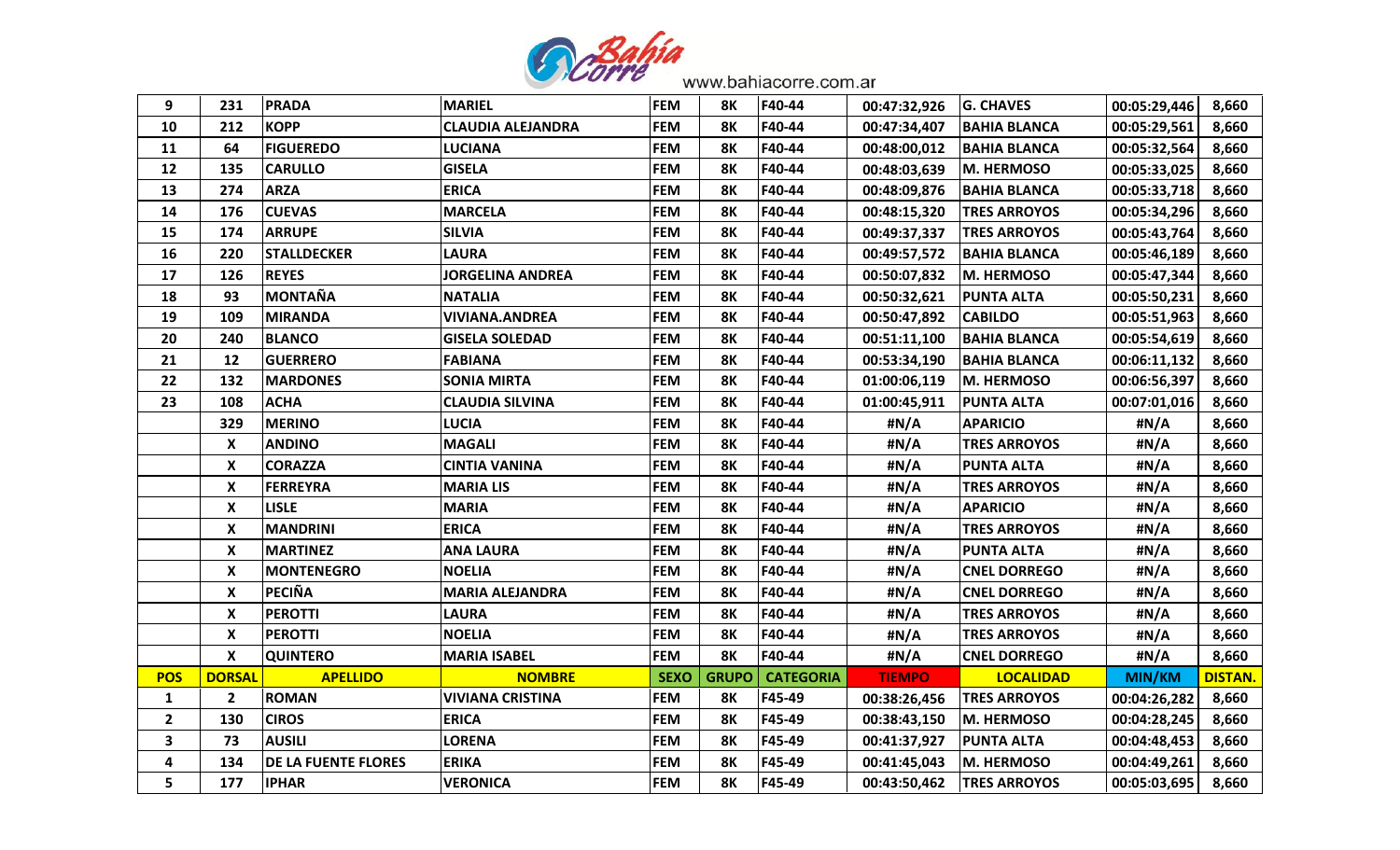

| 6                       | 166           | <b>ESMOLI</b>      | <b>NELLY ELIZABET</b>    | <b>FEM</b>  | 8K           | F45-49           | 00:45:18,790  | <b>IINDIO RICO</b>  | 00:05:13,972  | 8,660          |
|-------------------------|---------------|--------------------|--------------------------|-------------|--------------|------------------|---------------|---------------------|---------------|----------------|
| $\overline{\mathbf{z}}$ | 10            | <b>BROGGI</b>      | <b>MARIA JOSE</b>        | <b>FEM</b>  | <b>8K</b>    | F45-49           | 00:46:04,163  | <b>BAHIA BLANCA</b> | 00:05:19,169  | 8,660          |
| 8                       | 81            | <b>TERMANSEN</b>   | <b>IVANA</b>             | <b>FEM</b>  | 8Κ           | F45-49           | 00:47:31,026  | <b>COPETONAS</b>    | 00:05:29,215  | 8,660          |
| 9                       | 251           | <b>FISCHER</b>     | <b>NATALIA SOLEDAD</b>   | <b>FEM</b>  | <b>8K</b>    | F45-49           | 00:49:03,514  | <b>CNEL DORREGO</b> | 00:05:39,954  | 8,660          |
| 10                      | 265           | <b>RAMIREZ</b>     | <b>MARIANA</b>           | <b>FEM</b>  | <b>8K</b>    | F45-49           | 00:49:41,961  | <b>TRES ARROYOS</b> | 00:05:44,342  | 8,660          |
| 11                      | 125           | <b>WILLIMAN</b>    | <b>GRACIELA</b>          | <b>FEM</b>  | <b>8K</b>    | F45-49           | 00:49:58,881  | M. HERMOSO          | 00:05:46,305  | 8,660          |
| 12                      | 80            | <b>TERMANSEN</b>   | <b>BRENDA</b>            | <b>FEM</b>  | <b>8K</b>    | F45-49           | 00:50:06,885  | <b>ORIENTE</b>      | 00:05:47,229  | 8,660          |
| 13                      | 273           | <b>BANEGAS</b>     | <b>VIVIANA LIDIA</b>     | <b>FEM</b>  | <b>8K</b>    | F45-49           | 00:52:13,883  | <b>CNEL DORREGO</b> | 00:06:01,894  | 8,660          |
| 14                      | 136           | <b>MORALES</b>     | <b>LORENA ISABEL</b>     | <b>FEM</b>  | <b>8K</b>    | F45-49           | 00:53:14,130  | <b>CNEL DORREGO</b> | 00:06:08,822  | 8,660          |
| 15                      | 67            | <b>BORREGO</b>     | <b>MARTA</b>             | <b>FEM</b>  | <b>8K</b>    | F45-49           | 00:56:27,806  | <b>BAHIA BLANCA</b> | 00:06:31,224  | 8,660          |
| 16                      | 122           | <b>LOMBARDELLI</b> | <b>VANINA ALEJANDRA</b>  | <b>FEM</b>  | 8Κ           | F45-49           | 00:57:38,214  | <b>IM. HERMOSO</b>  | 00:06:39,307  | 8,660          |
| 17                      | 202           | <b>NIEVA</b>       | VERONICA LORENA          | <b>FEM</b>  | 8Κ           | F45-49           | 00:59:05,012  | <b>PUNTA ALTA</b>   | 00:06:49,353  | 8,660          |
|                         | 1245          | <b>TONETTO</b>     | <b>GABRIELA</b>          | <b>FEM</b>  | <b>8K</b>    | F45-49           | #N/A          | <b>BAHIA BLANCA</b> | #N/A          | 8,660          |
|                         | 1268          | <b>BENITEZ</b>     | <b>ADRIANA CRISTINA</b>  | <b>FEM</b>  | <b>8K</b>    | F45-49           | #N/A          | <b>CNEL DORREGO</b> | #N/A          | 8,660          |
|                         | 282           | <b>MICHIA</b>      | <b>JULIA</b>             | <b>FEM</b>  | <b>8K</b>    | F45-49           | #N/A          | <b>ORIENTE</b>      | #N/A          | 8,660          |
|                         | 303           | <b>CASCO</b>       | <b>SILVINA EDITH</b>     | <b>FEM</b>  | <b>8K</b>    | F45-49           | #N/A          | <b>G. CHAVES</b>    | #N/A          | 8,660          |
|                         | 304           | <b>CHECOVICH</b>   | ANDREA                   | <b>FEM</b>  | <b>8K</b>    | F45-49           | #N/A          | <b>CNEL DORREGO</b> | #N/A          | 8,660          |
|                         | 306           | <b>ERRAZQUIN</b>   | <b>MARIA EUGENIA</b>     | <b>FEM</b>  | 8Κ           | F45-49           | #N/A          | <b>CNEL DORREGO</b> | #N/A          | 8,660          |
|                         | 309           | <b>GALASSI</b>     | <b>IRENE GRACIELA</b>    | <b>FEM</b>  | <b>8K</b>    | F45-49           | #N/A          | <b>BAHIA BLANCA</b> | #N/A          | 8,660          |
|                         | 337           | <b>PIERES</b>      | LIDIA BEATRIZ            | <b>FEM</b>  | 8Κ           | F45-49           | #N/A          | <b>BAHIA BLANCA</b> | #N/A          | 8,660          |
|                         | 343           | <b>TELLERÍA</b>    | <b>MARÍA JOSÉ</b>        | <b>FEM</b>  | <b>8K</b>    | F45-49           | #N/A          | <b>BAHIA BLANCA</b> | #N/A          | 8,660          |
|                         | X             | <b>CADENAS</b>     | <b>VIRGINIA</b>          | <b>FEM</b>  | <b>8K</b>    | F45-49           | #N/A          | <b>G. CHAVES</b>    | #N/A          | 8,660          |
|                         | X             | <b>CLALEO</b>      | <b>NORA NURIA</b>        | <b>FEM</b>  | <b>8K</b>    | F45-49           | #N/A          | <b>6 DE OCTUBRE</b> | #N/A          | 8,660          |
|                         | X             | <b>HAEDO</b>       | <b>GRISELDA PAOLA</b>    | <b>FEM</b>  | <b>8K</b>    | F45-49           | #N/A          | <b>BAHIA BLANCA</b> | #N/A          | 8,660          |
|                         | X             | <b>TRAVERSO</b>    | <b>SILVIA CATHERINE</b>  | <b>FEM</b>  | <b>8K</b>    | F45-49           | #N/A          | <b>PUNTA ALTA</b>   | #N/A          | 8,660          |
| <b>POS</b>              | <b>DORSAL</b> | <b>APELLIDO</b>    | <b>NOMBRE</b>            | <b>SEXO</b> | <b>GRUPO</b> | <b>CATEGORIA</b> | <b>TIEMPO</b> | <b>LOCALIDAD</b>    | <b>MIN/KM</b> | <b>DISTAN.</b> |
| $\mathbf{1}$            | 72            | <b>VOGEL</b>       | <b>ANDREA</b>            | <b>FEM</b>  | 8Κ           | F50-54           | 00:40:33,998  | <b>PUNTA ALTA</b>   | 00:04:41,062  | 8,660          |
| $\mathbf{2}$            | 205           | <b>LOPEZ</b>       | <b>SILVINA ALEJANDRA</b> | <b>FEM</b>  | <b>8K</b>    | F50-54           | 00:50:29,703  | BAHIA BLANCA        | 00:05:49,885  | 8,660          |
| $\overline{\mathbf{3}}$ | 199           | <b>MERLO</b>       | <b>PAOLA</b>             | <b>FEM</b>  | <b>8K</b>    | F50-54           | 00:51:12,159  | <b>PUNTA ALTA</b>   | 00:05:54,734  | 8,660          |
| 4                       | 52            | <b>CONCA</b>       | <b>KARINA INÉS</b>       | <b>FEM</b>  | <b>8K</b>    | F50-54           | 00:52:41,375  | <b>APARICIO</b>     | 00:06:05,012  | 8,660          |
| 5                       | 90            | <b>JULIAN</b>      | <b>CECILIA ELIZABET</b>  | <b>FEM</b>  | <b>8K</b>    | F50-54           | 00:54:27,853  | <b>PUNTA ALTA</b>   | 00:06:17,367  | 8,660          |
| 6                       | 283           | <b>BONINI</b>      | <b>LIS</b>               | <b>FEM</b>  | <b>8K</b>    | F50-54           | 00:54:30,013  | <b>ORIENTE</b>      | 00:06:17,598  | 8,660          |
| $\overline{7}$          | 128           | <b>OCAÑA</b>       | <b>MARIA JOSE</b>        | <b>FEM</b>  | <b>8K</b>    | F50-54           | 01:00:52,577  | M. HERMOSO          | 00:07:01,824  | 8,660          |
|                         |               |                    |                          |             |              |                  |               |                     |               |                |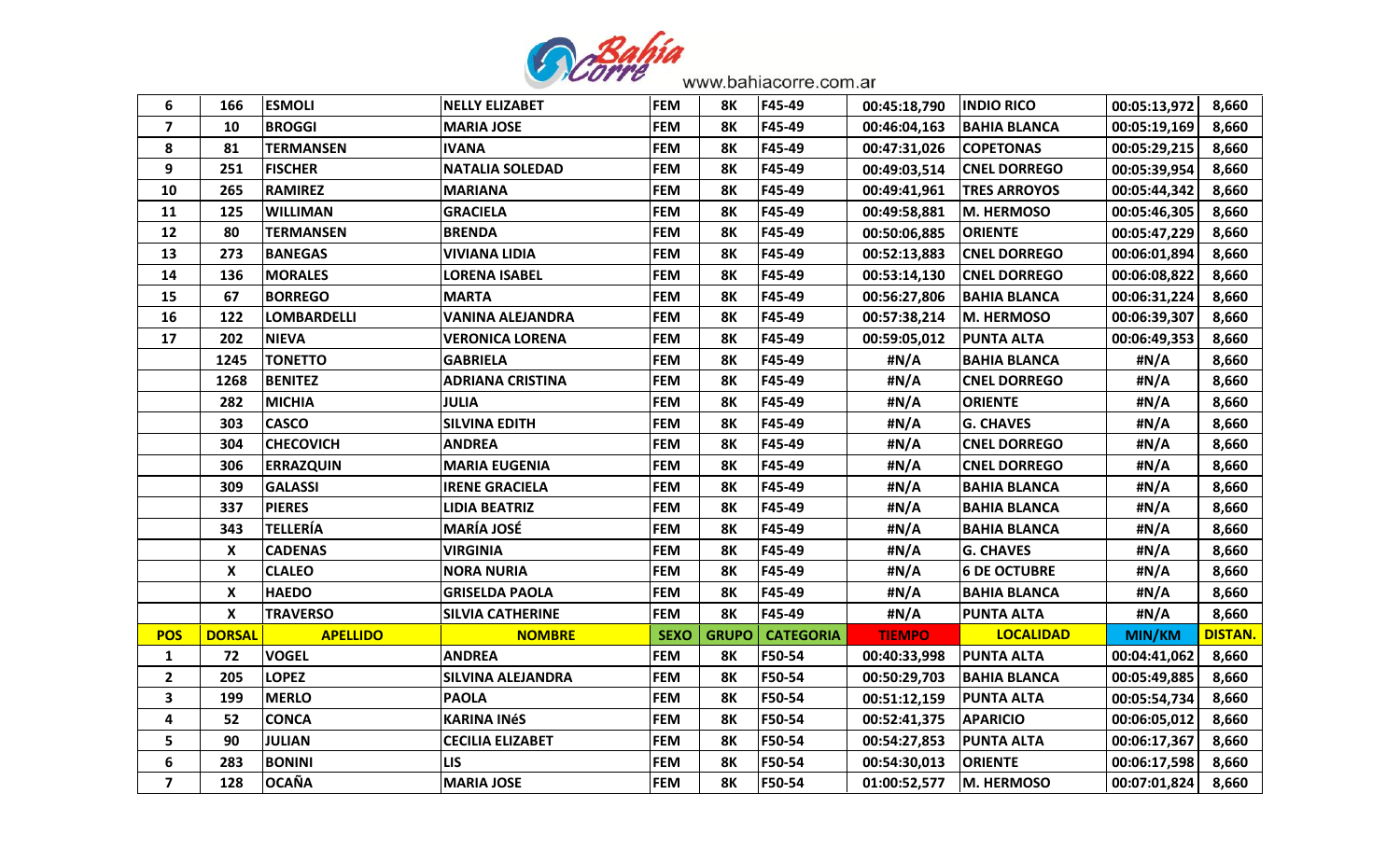

| 8                       | 160                       | <b>FLORES</b>      | <b>CLAUDIA</b>           | <b>FEM</b>  | 8Κ           | F50-54           | 01:02:05,559  | <b>BAHIA BLANCA</b>  | 00:07:10,254  | 8,660          |
|-------------------------|---------------------------|--------------------|--------------------------|-------------|--------------|------------------|---------------|----------------------|---------------|----------------|
| 9                       | 117                       | <b>VALDEBENITO</b> | <b>ZELMA</b>             | <b>FEM</b>  | <b>8K</b>    | F50-54           | 01:02:11,563  | <b>BAHIA BLANCA</b>  | 00:07:10,947  | 8,660          |
|                         | 1267                      | <b>CASTRO</b>      | <b>CORINA</b>            | <b>FEM</b>  | 8K           | F50-54           | #N/A          | <b>CNEL DORREGO</b>  | #N/A          | 8,660          |
|                         | 321                       | <b>LARSEN</b>      | <b>MARCELA ALEJANDRA</b> | <b>FEM</b>  | 8Κ           | F50-54           | #N/A          | <b>EL PERDIDO</b>    | #N/A          | 8,660          |
|                         | 345                       | <b>TORTORA</b>     | <b>MARIA MARCELA</b>     | <b>FEM</b>  | 8К           | F50-54           | #N/A          | <b>ORIENTE</b>       | #N/A          | 8,660          |
|                         | X                         | <b>CRIVELLI</b>    | <b>MARIEL</b>            | <b>FEM</b>  | 8Κ           | F50-54           | #N/A          | <b>BAHIA BLANCA</b>  | #N/A          | 8,660          |
|                         | $\pmb{\mathsf{X}}$        | <b>GODOY</b>       | <b>LILIAN</b>            | <b>FEM</b>  | <b>8K</b>    | F50-54           | #N/A          | <b>M. HERMOSO</b>    | #N/A          | 8,660          |
|                         | X                         | <b>OCAÑA</b>       | <b>PATRICIA</b>          | <b>FEM</b>  | 8Κ           | F50-54           | #N/A          | <b>BAHIA BLANCA</b>  | #N/A          | 8,660          |
|                         | X                         | <b>VALDEBENITO</b> | <b>ZELMA CARMEN</b>      | <b>FEM</b>  | 8K           | F50-54           | #N/A          | <b>BAHIA BLANCA</b>  | #N/A          | 8,660          |
|                         | $\boldsymbol{\mathsf{X}}$ | <b>VENTIMIGLIA</b> | <b>ANA</b>               | <b>FEM</b>  | <b>8K</b>    | F50-54           | #N/A          | <b>BAHIA BLANCA</b>  | #N/A          | 8,660          |
| <b>POS</b>              | <b>DORSAL</b>             | <b>APELLIDO</b>    | <b>NOMBRE</b>            | <b>SEXO</b> | <b>GRUPO</b> | <b>CATEGORIA</b> | <b>TIEMPO</b> | <b>LOCALIDAD</b>     | <b>MIN/KM</b> | <b>DISTAN.</b> |
| $\mathbf{1}$            | 271                       | <b>DE LA CANAL</b> | <b>ELIZABET</b>          | <b>FEM</b>  | 8К           | F55-59           | 00:50:10,961  | <b> CNEL DORREGO</b> | 00:05:47,691  | 8,660          |
| $\overline{2}$          | 129                       | <b>CREDEDIO</b>    | <b>ADRIANA</b>           | <b>FEM</b>  | 8K           | F55-59           | 00:51:27,930  | <b>IM. HERMOSO</b>   | 00:05:56,582  | 8,660          |
| $\overline{\mathbf{3}}$ | 69                        | <b>MARCONI</b>     | <b>ROSANA MARIA</b>      | <b>FEM</b>  | 8Κ           | F55-59           | 00:54:13,875  | <b>CABILDO</b>       | 00:06:15,751  | 8,660          |
| 4                       | 235                       | <b>VALENZUELA</b>  | <b>NORMA</b>             | <b>FEM</b>  | <b>8K</b>    | F55-59           | 00:56:24,277  | <b>CNEL DORREGO</b>  | 00:06:30,762  | 8,660          |
| 5                       | 56                        | <b>LONCOY</b>      | <b>PATRICIA</b>          | <b>FEM</b>  | <b>8K</b>    | F55-59           | 00:58:03,964  | <b>M. HERMOSO</b>    | 00:06:42,309  | 8,660          |
| 6                       | 83                        | <b>MERIDA</b>      | <b>MARIA CRISTINA</b>    | <b>FEM</b>  | 8Κ           | F55-59           | 00:58:06,622  | <b>BAHIA BLANCA</b>  | 00:06:42,656  | 8,660          |
| $\overline{\mathbf{z}}$ | 142                       | <b>CIANCI</b>      | <b>CLAUDIA</b>           | <b>FEM</b>  | 8Κ           | F55-59           | 00:59:29,879  | BAHIA BLANCA         | 00:06:52,240  | 8,660          |
|                         | 295                       | <b>BUGALLO</b>     | <b>SANDRA</b>            | <b>FEM</b>  | <b>8K</b>    | F55-59           | #N/A          | <b>APARICIO</b>      | #N/A          | 8,660          |
| <b>POS</b>              | <b>DORSAL</b>             | <b>APELLIDO</b>    | <b>NOMBRE</b>            | <b>SEXO</b> | <b>GRUPO</b> | <b>CATEGORIA</b> | <b>TIEMPO</b> | <b>LOCALIDAD</b>     | <b>MIN/KM</b> | <b>DISTAN.</b> |
| $\mathbf{1}$            | 57                        | <b>SEPULVEDA</b>   | <b>NIDIA</b>             | <b>FEM</b>  | 8Κ           | F60-64           | 00:47:45,771  | M. HERMOSO           | 00:05:30,947  | 8,660          |
| $\overline{2}$          | 168                       | <b>ROMERO</b>      | <b>LILIANA BEATRIZ</b>   | <b>FEM</b>  | 8K           | F60-64           | 00:55:51,033  | <b> PUNTA ALTA</b>   | 00:06:26,952  | 8,660          |
| 3                       | 204                       | DELLINOCENTI       | <b>EVA</b>               | <b>FEM</b>  | <b>8K</b>    | F60-64           | 00:55:58,272  | <b>PUNTA ALTA</b>    | 00:06:27,760  | 8,660          |
| $\overline{\mathbf{4}}$ | 53                        | <b>SCHUAP</b>      | <b>ESTELA</b>            | <b>FEM</b>  | 8Κ           | F60-64           | 00:56:49,140  | <b>TRES ARROYOS</b>  | 00:06:33,649  | 8,660          |
| 5                       | 161                       | <b>AROCENA</b>     | <b>SONIA</b>             | <b>FEM</b>  | 8Κ           | F60-64           | 01:01:29,764  | <b>BAHIA BLANCA</b>  | 00:07:06,097  | 8,660          |
|                         | X                         | <b>D AMICO</b>     | <b>GRACIELA MARINA</b>   | <b>FEM</b>  | 8K           | F60-64           | #N/A          | PUNTA ALTA           | #N/A          | 8,660          |
|                         | X                         | <b>GARCIA</b>      | <b>MARIA GABRIELA</b>    | <b>FEM</b>  | <b>8K</b>    | F60-64           | #N/A          | <b>DE LA GARMA</b>   | #N/A          | 8,660          |
|                         | X                         | <b>GOICOCHEA</b>   | SANDRA VIVIANA           | <b>FEM</b>  | 8K           | F60-64           | #N/A          | <b>BAHIA BLANCA</b>  | #N/A          | 8,660          |
| <b>POS</b>              | <b>DORSAL</b>             | <b>APELLIDO</b>    | <b>NOMBRE</b>            | <b>SEXO</b> | <b>GRUPO</b> | <b>CATEGORIA</b> | <b>TIEMPO</b> | <b>LOCALIDAD</b>     | <b>MIN/KM</b> | <b>DISTAN</b>  |
| $\mathbf{1}$            | 66                        | <b>PALAVECINO</b>  | <b>STELLA</b>            | <b>FEM</b>  | 8K           | F65-69           | 00:58:59,042  | <b>BAHIA BLANCA</b>  | 00:06:48,661  | 8,660          |
| $\overline{2}$          | 207                       | <b>FERNANDEZ</b>   | <b>PATRICIA</b>          | <b>FEM</b>  | 8Κ           | F65-69           | 01:07:17,039  | <b>BAHIA BLANCA</b>  | 00:07:46,166  | 8,660          |
| $\overline{\mathbf{3}}$ | 280                       | <b>COTTES</b>      | <b>NELIDA</b>            | <b>FEM</b>  | 8Κ           | F65-69           | 01:11:23,319  | <b>PUNTA ALTA</b>    | 00:08:14,573  | 8,660          |
|                         | X                         | <b>AIRES</b>       | <b>GRACIELA</b>          | <b>FEM</b>  | <b>8K</b>    | F65-69           | #N/A          | M. HERMOSO           | #N/A          | 8,660          |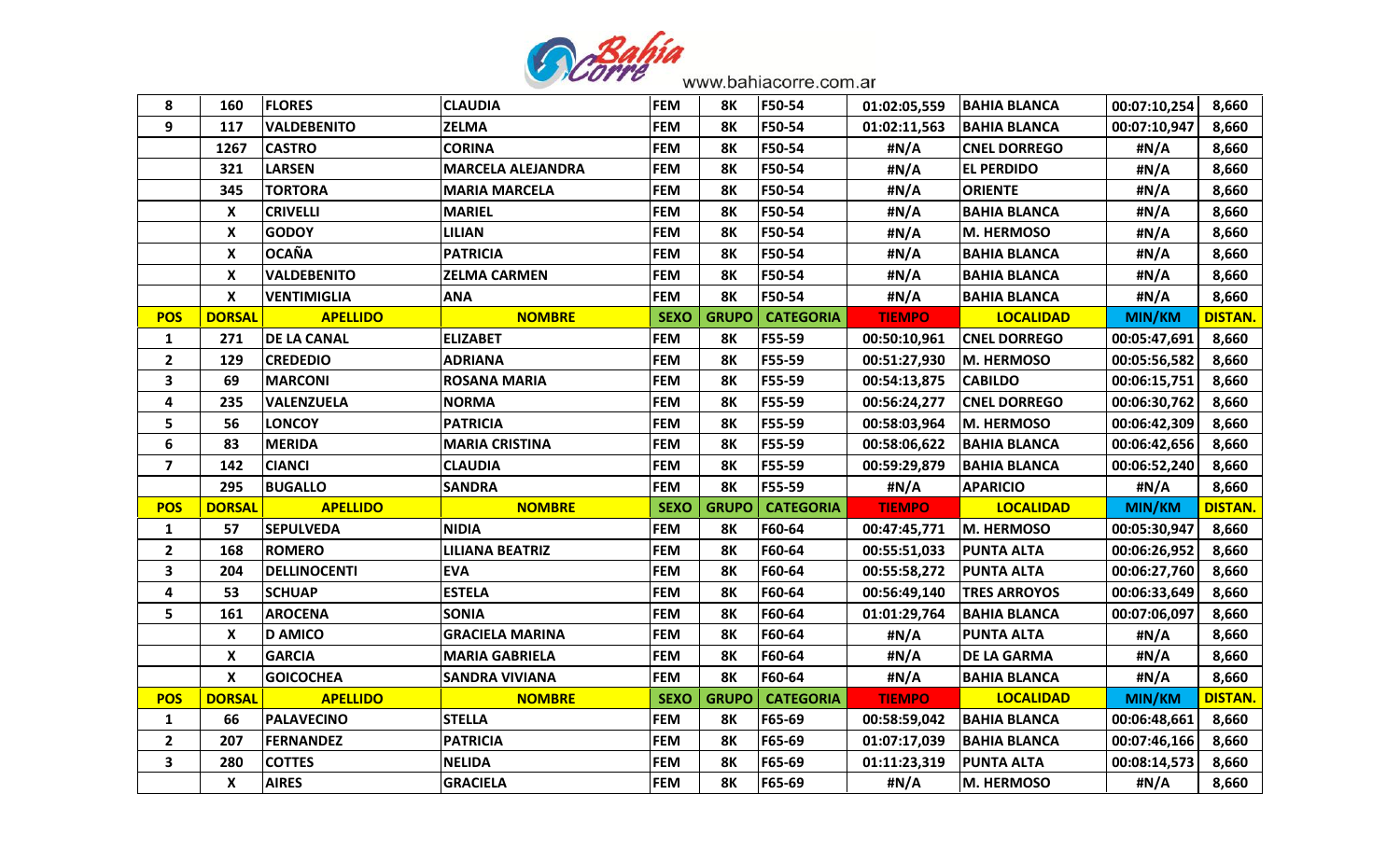

| <b>POS</b>              | <b>DORSAL</b>    | <b>APELLIDO</b>        | <b>NOMBRE</b>             | <b>SEXO</b> |              | <b>GRUPO   CATEGORIA</b> | <b>TIEMPO</b> | <b>LOCALIDAD</b>         | MIN/KM        | <b>DISTAN.</b> |
|-------------------------|------------------|------------------------|---------------------------|-------------|--------------|--------------------------|---------------|--------------------------|---------------|----------------|
|                         | X                | <b>KLEIN</b>           | <b>NORMA</b>              | <b>FEM</b>  | <b>8K</b>    | F70+                     | #N/A          | <b>RIO COLORADO</b>      | #N/A          | 8,660          |
| <b>POS</b>              | <b>DORSAL</b>    | <b>APELLIDO</b>        | <b>NOMBRE</b>             | <b>SEXO</b> | <b>GRUPO</b> | <b>CATEGORIA</b>         | <b>TIEMPO</b> | <b>LOCALIDAD</b>         | <b>MIN/KM</b> | <b>DISTAN.</b> |
| 1                       | 250              | <b>CELIZ FISCHER</b>   | <b>LAZARO</b>             | <b>MASC</b> | <b>8K</b>    | M12-17                   | 00:42:57,467  | <b>CNEL DORREGO</b>      | 00:04:57,575  | 8,660          |
| $\overline{2}$          | 144              | <b>LINARES</b>         | <b>ALAN FEDERICO</b>      | <b>MASC</b> | 8Κ           | M12-17                   | 00:43:26,020  | <b>APARICIO</b>          | 00:05:00,924  | 8,660          |
| $\mathbf{3}$            | 209              | <b>PROST</b>           | <b>MARCOS</b>             | <b>MASC</b> | <b>8K</b>    | M12-17                   | 00:44:26,934  | <b>BAHIA BLANCA</b>      | 00:05:07,968  | 8,660          |
| 4                       | 259              | <b>DUMRAUF</b>         | <b>VALENTIN</b>           | <b>MASC</b> | <b>8K</b>    | M12-17                   | 00:46:47,354  | <b>CNEL DORREGO</b>      | 00:05:24,134  | 8,660          |
| 5                       | 289              | <b>DANNUNZIO</b>       | <b>MARIANO</b>            | <b>MASC</b> | <b>8K</b>    | M12-17                   | 00:50:14,667  | <b>TRES ARROYOS</b>      | 00:05:48,152  | 8,660          |
| 6                       | 227              | <b>HOLLENDER</b>       | <b>MARCOS</b>             | <b>MASC</b> | <b>8K</b>    | M12-17                   | 00:50:15,166  | <b>EL PERDIDO</b>        | 00:05:48,152  | 8,660          |
|                         | 298              | <b>CANNELLA</b>        | <b>DIONEL</b>             | <b>MASC</b> | <b>8K</b>    | M12-17                   | #N/A          | <b>ORIENTE</b>           | #N/A          | 8,660          |
|                         | 299              | <b>CANNELLA</b>        | <b>ORIEL</b>              | <b>MASC</b> | <b>8K</b>    | M12-17                   | #N/A          | <b>ORIENTE</b>           | #N/A          | 8,660          |
|                         | 300              | <b>CASAVALLE</b>       | <b>FELIPA</b>             | <b>MASC</b> | <b>8K</b>    | M12-17                   | #N/A          | <b>ORIENTE</b>           | #N/A          | 8,660          |
|                         | 302              | <b>CASAVALLE</b>       | <b>SANTIAGO</b>           | <b>MASC</b> | <b>8K</b>    | M12-17                   | #N/A          | <b>ORIENTE</b>           | #N/A          | 8,660          |
|                         | 342              | <b>SALAZAR</b>         | <b>TOMAS</b>              | <b>MASC</b> | 8K           | M12-17                   | #N/A          | <b>CNEL DORREGO</b>      | #N/A          | 8,660          |
|                         | X                | <b>DUMRAUF</b>         | <b>VALENTIN</b>           | <b>MASC</b> | <b>8K</b>    | M12-17                   | #N/A          | <b>CNEL DORREGO</b>      | #N/A          | 8,660          |
|                         | X                | TURRA                  | <b>MATIAS</b>             | <b>MASC</b> | <b>8K</b>    | M12-17                   | #N/A          | <b>ORIENTE</b>           | #N/A          | 8,660          |
| <b>POS</b>              | <b>DORSAL</b>    | <b>APELLIDO</b>        | <b>NOMBRE</b>             | <b>SEXO</b> | <b>GRUPO</b> | <b>CATEGORIA</b>         | <b>TIEMPO</b> | <b>LOCALIDAD</b>         | <b>MIN/KM</b> | <b>DISTAN.</b> |
| $\mathbf{1}$            | 165              | <b>GONZALEZ ALVADO</b> | <b>TOMAS</b>              | <b>MASC</b> | <b>8K</b>    | M18-24                   | 00:28:53,524  | <b>CNEL DORREGO</b>      | 00:03:20,231  | 8,660          |
| $\overline{2}$          | 211              | <b>HUERTA</b>          | <b>NEHUEN</b>             | <b>MASC</b> | 8Κ           | M18-24                   | 00:32:15,082  | <b>BAHIA BLANCA</b>      | 00:03:43,441  | 8,660          |
| 3                       | 154              | <b>PANIGA</b>          | <b>TOMÁS</b>              | <b>MASC</b> | 8Κ           | M18-24                   | 00:40:20,890  | <b>TRES ARROYOS</b>      | 00:04:39,561  | 8,660          |
| 4                       | 118              | <b>BELLONI HAAG</b>    | <b>EZEQUIEL</b>           | <b>MASC</b> | <b>8K</b>    | M18-24                   | 00:40:55,239  | <b>CNEL DORREGO</b>      | 00:04:43,487  | 8,660          |
| 5                       | 14               | <b>PERRONE</b>         | <b>JONATHAN BENJAMIN</b>  | <b>MASC</b> | <b>8K</b>    | M18-24                   | 00:46:50,057  | <b>APARICIO</b>          | 00:05:24,480  | 8,660          |
| 6                       | 270              | <b>SUELDO</b>          | <b>NAHEL</b>              | <b>MASC</b> | <b>8K</b>    | M18-24                   | 00:49:45,317  | <b>CNEL DORREGO</b>      | 00:05:44,688  | 8,660          |
| $\overline{\mathbf{z}}$ | 242              | <b>CRISTOBO</b>        | <b>NAHUEL</b>             | <b>MASC</b> | <b>8K</b>    | M18-24                   | 00:58:47,779  | <b>BAHIA BLANCA</b>      | 00:06:47,390  | 8,660          |
|                         | 318              | <b>JUÁREZ</b>          | <b>SANTIAGO EMILIO</b>    | <b>MASC</b> | <b>8K</b>    | M18-24                   | #N/A          | <b>CNEL DORREGO</b>      | #N/A          | 8,660          |
|                         | X                | <b>GIMENEZ</b>         | <b>NAHUEL</b>             | <b>MASC</b> | <b>8K</b>    | M18-24                   | #N/A          | <b>BAHIA BLANCA</b>      | #N/A          | 8,660          |
|                         | X                | <b>MERLO</b>           | <b>ERIK</b>               | <b>MASC</b> | 8Κ           | M18-24                   | #N/A          | <b>ORIENTE</b>           | #N/A          | 8,660          |
|                         | X                | <b>PATTI</b>           | <b>GINO</b>               | <b>MASC</b> | <b>8K</b>    | M18-24                   | #N/A          | <b>CNEL PRINGLES</b>     | #N/A          | 8,660          |
|                         | $\boldsymbol{X}$ | <b>RAMIREZ</b>         | <b>DAVID</b>              | <b>MASC</b> | <b>8K</b>    | M18-24                   | #N/A          | <b>G. CHAVES</b>         | #N/A          | 8,660          |
| <b>POS</b>              | <b>DORSAL</b>    | <b>APELLIDO</b>        | <b>NOMBRE</b>             | <b>SEXO</b> | <b>GRUPO</b> | <b>CATEGORIA</b>         | <b>TIEMPO</b> | <b>LOCALIDAD</b>         | <b>MIN/KM</b> | <b>DISTAN.</b> |
| 1                       | 43               | <b>HEINZUA HEINS</b>   | <b>DANIEL</b>             | <b>MASC</b> | 8Κ           | M25-29                   | 00:29:59,209  | <b>SAN FCO DE BELLOQ</b> | 00:03:27,737  | 8,660          |
| $\mathbf{2}$            | 8                | <b>LANDRIEL</b>        | <b>SANTIAGO SEBASTIAN</b> | <b>MASC</b> | <b>8K</b>    | M25-29                   | 00:33:44,598  | <b>TRES ARROYOS</b>      | 00:03:53,834  | 8,660          |
| 3                       | 28               | <b>SANDOVAL</b>        | <b>EMANUEL LUIS</b>       | <b>MASC</b> | <b>8K</b>    | M25-29                   | 00:34:45,993  | <b>PUNTA ALTA</b>        | 00:04:00,878  | 8,660          |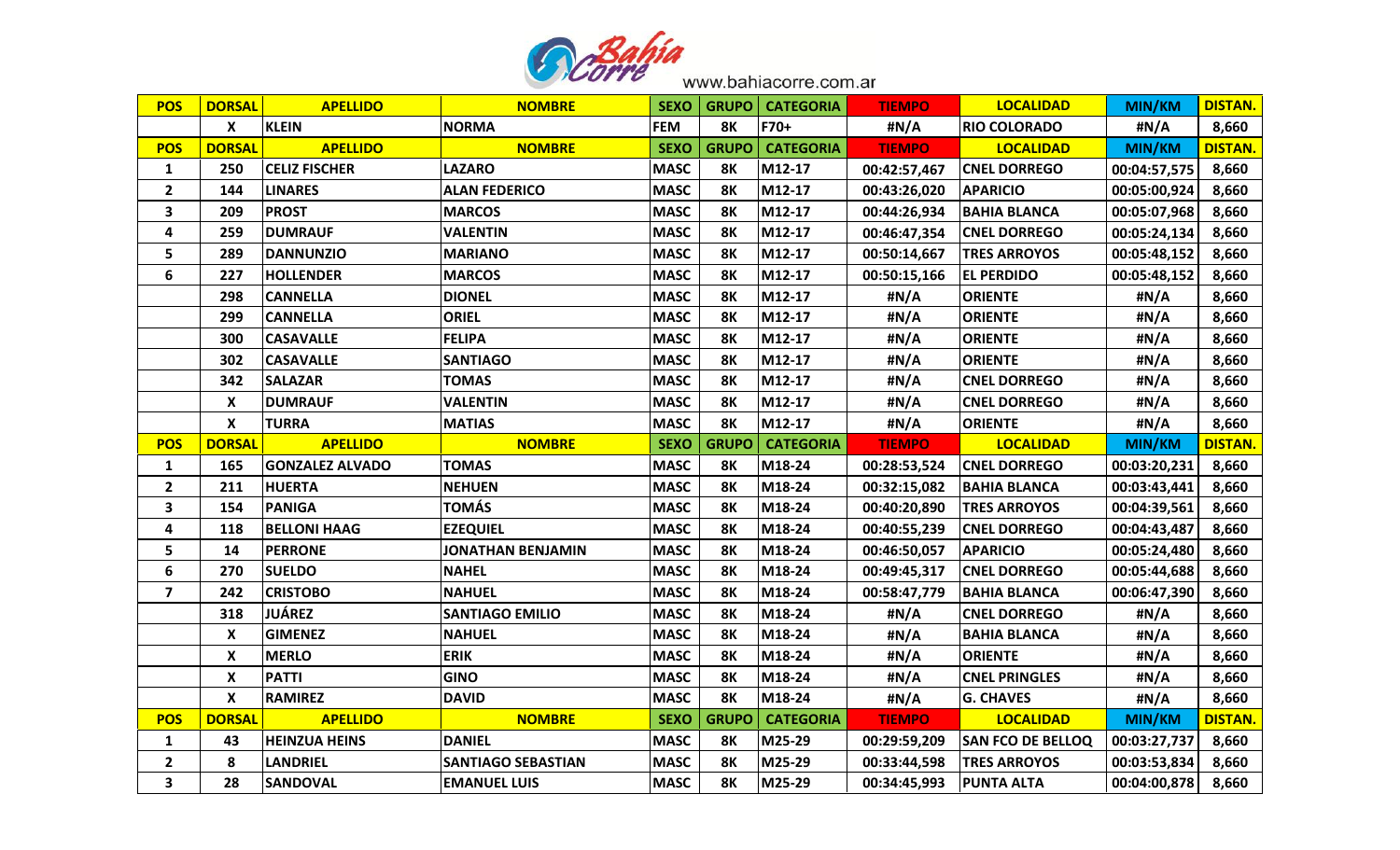

| 4                       | 59               | <b>LOPEZ CABAÑAS</b>    | <b>RICARDO</b>           | <b>MASC</b> | 8Κ           | M25-29           | 00:37:36,075  | M. HERMOSO          | 00:04:20,508  | 8,660          |
|-------------------------|------------------|-------------------------|--------------------------|-------------|--------------|------------------|---------------|---------------------|---------------|----------------|
| 5                       | 284              | <b>POPP</b>             | <b>MATIAS</b>            | <b>MASC</b> | <b>8K</b>    | M25-29           | 00:41:12,953  | <b>TRES ARROYOS</b> | 00:04:45,566  | 8,660          |
| 6                       | 30               | <b>QUIROGA</b>          | <b>PAULO</b>             | <b>MASC</b> | <b>8K</b>    | M25-29           | 00:41:15,696  | <b>PUNTA ALTA</b>   | 00:04:45,912  | 8,660          |
| $\overline{\mathbf{z}}$ | 87               | <b>STEMPELS</b>         | <b>LUCIANO</b>           | <b>MASC</b> | 8Κ           | M25-29           | 00:44:27,237  | <b>TRES ARROYOS</b> | 00:05:07,968  | 8,660          |
| 8                       | 34               | <b>GOMEZ</b>            | <b>GERMAN</b>            | <b>MASC</b> | 8Κ           | M25-29           | 00:49:53,358  | <b>PUNTA ALTA</b>   | 00:05:45,612  | 8,660          |
| 9                       | 281              | <b>URDAMPILLETA</b>     | <b>JOSÉ IGNACIO</b>      | <b>MASC</b> | 8Κ           | M25-29           | 00:51:05,271  | <b>TRES ARROYOS</b> | 00:05:53,926  | 8,660          |
| 10                      | 229              | <b>ESCOBAR</b>          | <b>GASTON ANDRES</b>     | <b>MASC</b> | <b>8K</b>    | M25-29           | 00:53:21,489  | <b>CNEL DORREGO</b> | 00:06:09,630  | 8,660          |
|                         | 315              | <b>HERRERA</b>          | <b>AGUSTIN</b>           | <b>MASC</b> | <b>8K</b>    | M25-29           | #N/A          | <b>G. CHAVES</b>    | #N/A          | 8,660          |
|                         | 324              | <b>MANGIERI</b>         | <b>NICOLAS</b>           | <b>MASC</b> | <b>8K</b>    | M25-29           | #N/A          | <b>APARICIO</b>     | #N/A          | 8,660          |
|                         | $\boldsymbol{X}$ | <b>MACHADO</b>          | <b>LUCAS</b>             | <b>MASC</b> | <b>8K</b>    | M25-29           | #N/A          | <b>BAHIA BLANCA</b> | #N/A          | 8,660          |
| <b>POS</b>              | <b>DORSAL</b>    | <b>APELLIDO</b>         | <b>NOMBRE</b>            | <b>SEXO</b> | <b>GRUPO</b> | <b>CATEGORIA</b> | <b>TIEMPO</b> | <b>LOCALIDAD</b>    | <b>MIN/KM</b> | <b>DISTAN.</b> |
| 1                       | 114              | <b>AZCARATE</b>         | <b>ALEJANDRO</b>         | <b>MASC</b> | 8Κ           | M30-34           | 00:32:59,933  | <b>BAHIA BLANCA</b> | 00:03:48,637  | 8,660          |
| $\mathbf{2}$            | 186              | <b>PÉREZ RAGO</b>       | <b>ALEJANDRO</b>         | <b>MASC</b> | 8Κ           | M30-34           | 00:33:06,516  | <b>CNEL DORREGO</b> | 00:03:49,446  | 8,660          |
| $\mathbf{3}$            | 29               | <b>GONZALEZ CARRARO</b> | <b>MAURO</b>             | <b>MASC</b> | 8K           | M30-34           | 00:35:17,696  | <b>PUNTA ALTA</b>   | 00:04:04,573  | 8,660          |
| 4                       | 236              | <b>GONZALEZ</b>         | <b>MAXIMILIANO OSCAR</b> | <b>MASC</b> | 8Κ           | M30-34           | 00:36:29,116  | <b>ORIENTE</b>      | 00:04:12,771  | 8,660          |
| 5                       | 150              | <b>MIRALLES</b>         | <b>MATIAS</b>            | <b>MASC</b> | 8Κ           | M30-34           | 00:36:40,380  | <b>TRES ARROYOS</b> | 00:04:14,042  | 8,660          |
| 6                       | 277              | <b>TRAVAGLIA</b>        | <b>NELSON</b>            | <b>MASC</b> | 8Κ           | M30-34           | 00:36:50,655  | <b>SAN CAYETANO</b> | 00:04:15,312  | 8,660          |
| $\overline{\mathbf{z}}$ | 95               | PEñALVA                 | <b>GUILLERMO</b>         | <b>MASC</b> | 8Κ           | M30-34           | 00:37:01,142  | <b>CNEL DORREGO</b> | 00:04:16,467  | 8,660          |
| 8                       | 170              | <b>FIORITI</b>          | <b>MAXIMILIANO</b>       | <b>MASC</b> | 8Κ           | M30-34           | 00:37:08,304  | <b>TRES ARROYOS</b> | 00:04:17,275  | 8,660          |
| 9                       | 224              | <b>ARANDA</b>           | <b>JORGE LUIS</b>        | <b>MASC</b> | 8Κ           | M30-34           | 00:38:36,481  | <b>PIGUE</b>        | 00:04:27,436  | 8,660          |
| 10                      | 22               | <b>MOLFESE</b>          | <b>NICOLAS</b>           | <b>MASC</b> | 8Κ           | M30-34           | 00:39:33,412  | <b>ORENSE</b>       | 00:04:34,018  | 8,660          |
| 11                      | 25               | <b>LOFRANO</b>          | <b>EMANUEL</b>           | <b>MASC</b> | 8Κ           | M30-34           | 00:39:47,612  | <b>TRES ARROYOS</b> | 00:04:35,751  | 8,660          |
| 12                      | 285              | <b>IBARLUCIA</b>        | <b>MATIAS</b>            | <b>MASC</b> | <b>8K</b>    | M30-34           | 00:39:56,066  | <b>TRES ARROYOS</b> | 00:04:36,674  | 8,660          |
| 13                      | 218              | <b>RUIZ DIAZ</b>        | <b>FERNANDO NICOLAS</b>  | <b>MASC</b> | 8Κ           | M30-34           | 00:41:30,519  | <b>PUNTA ALTA</b>   | 00:04:47,644  | 8,660          |
| 14                      | 60               | <b>SJOERDSTRA</b>       | <b>FACUNDO</b>           | <b>MASC</b> | <b>8K</b>    | M30-34           | 00:43:46,812  | M. HERMOSO          | 00:05:03,349  | 8,660          |
| 15                      | 149              | <b>LUNA</b>             | <b>JONATAN</b>           | <b>MASC</b> | 8Κ           | M30-34           | 00:44:50,565  | <b>TRES ARROYOS</b> | 00:05:10,739  | 8,660          |
| 16                      | 255              | <b>BERNAOLA</b>         | <b>MARTIN</b>            | <b>MASC</b> | <b>8K</b>    | M30-34           | 00:45:16,395  | <b>TRES ARROYOS</b> | 00:05:13,626  | 8,660          |
| 17                      | 253              | <b>SALINAS</b>          | <b>DAVID</b>             | <b>MASC</b> | 8Κ           | M30-34           | 00:46:46,657  | <b>PUNTA ALTA</b>   | 00:05:24,134  | 8,660          |
|                         | 27               | <b>MARRERO</b>          | <b>JUAN IGNACIO</b>      | <b>MASC</b> | <b>8K</b>    | M30-34           | #N/A          | <b>PUNTA ALTA</b>   | #N/A          | 8,660          |
|                         | 292              | <b>BERTONE</b>          | <b>DIEGO OSCAR</b>       | <b>MASC</b> | <b>8K</b>    | M30-34           | #N/A          | <b>ORIENTE</b>      | #N/A          | 8,660          |
|                         | 293              | <b>BIGOT</b>            | <b>MAXIMILIANO</b>       | <b>MASC</b> | 8Κ           | M30-34           | #N/A          | <b>CNEL DORREGO</b> | #N/A          | 8,660          |
|                         | 327              | <b>MARTINEZ</b>         | <b>JEREMIAS</b>          | <b>MASC</b> | 8Κ           | M30-34           | #N/A          | <b>CNEL DORREGO</b> | #N/A          | 8,660          |
|                         | 334              | <b>PEREZ BUGALLO</b>    | <b>FRANCISCO JAVIER</b>  | <b>MASC</b> | 8K           | M30-34           | #N/A          | <b>APARICIO</b>     | #N/A          | 8,660          |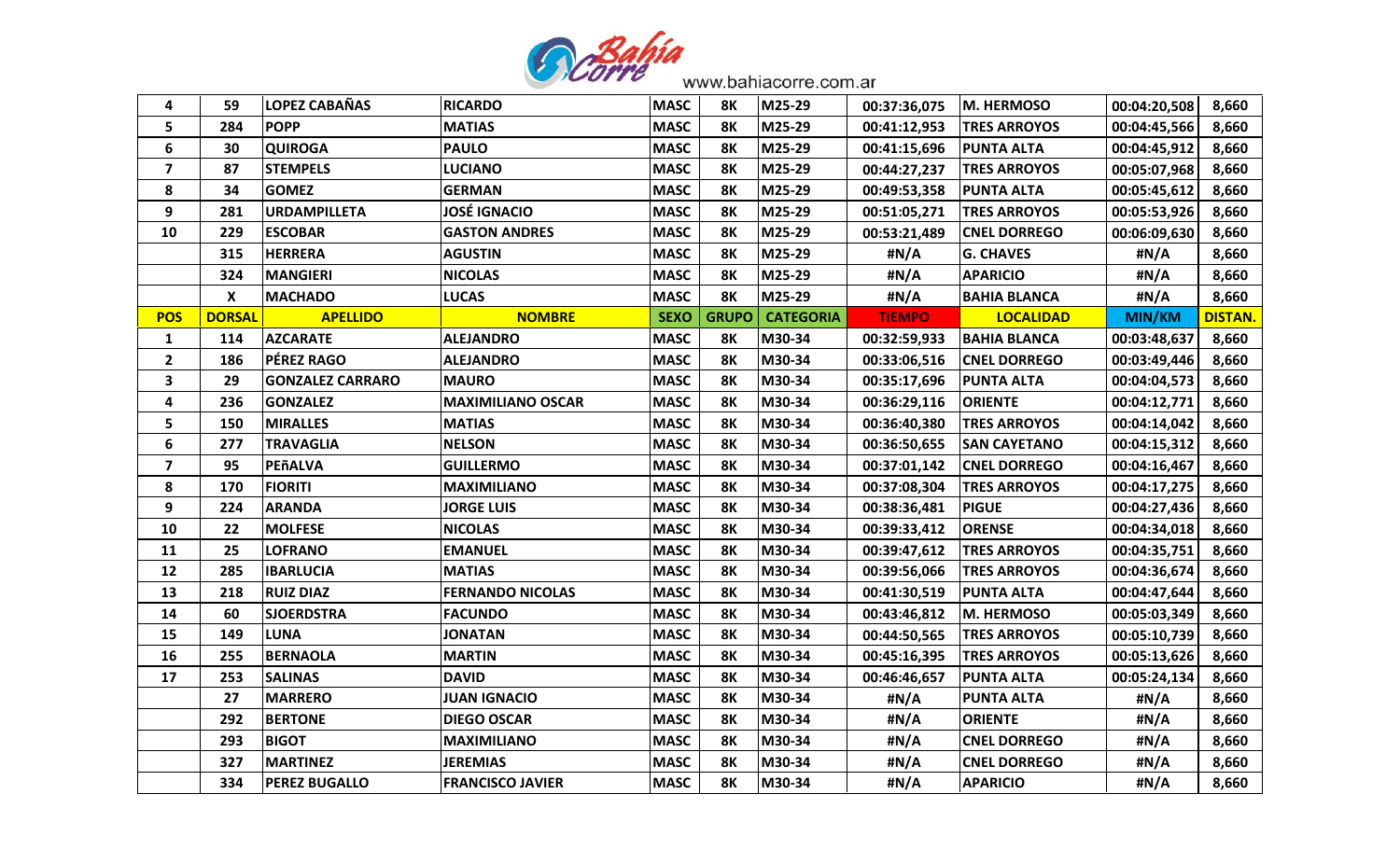

|                         | 338                       | <b>PIÑERO</b>       | <b>RUBEN EMMANUEL</b>       | <b>MASC</b> | 8К           | M30-34           | #N/A          | <b>APARICIO</b>          | #N/A          | 8,660          |
|-------------------------|---------------------------|---------------------|-----------------------------|-------------|--------------|------------------|---------------|--------------------------|---------------|----------------|
|                         | $\boldsymbol{\mathsf{X}}$ | <b>BIEN</b>         | <b>PABLO MANUEL</b>         | <b>MASC</b> | 8Κ           | M30-34           | #N/A          | <b>BAHIA BLANCA</b>      | #N/A          | 8,660          |
|                         | X                         | <b>CARRASCO</b>     | JONATAN ALFREDO             | <b>MASC</b> | 8K           | M30-34           | #N/A          | <b>ZAPALA</b>            | #N/A          | 8,660          |
|                         | X                         | <b>CASONI</b>       | <b>NICOLAS MATIAS</b>       | <b>MASC</b> | <b>8K</b>    | M30-34           | #N/A          | <b>CNEL PRINGLES</b>     | #N/A          | 8,660          |
|                         | X                         | <b>CORTADI</b>      | <b>DIEGO</b>                | <b>MASC</b> | 8К           | M30-34           | #N/A          | <b>TRES ARROYOS</b>      | #N/A          | 8,660          |
|                         | X                         | <b>FLORES</b>       | <b>LEONARDO</b>             | <b>MASC</b> | 8К           | M30-34           | #N/A          | <b>BAHIA BLANCA</b>      | #N/A          | 8,660          |
|                         | $\boldsymbol{\mathsf{x}}$ | LÓPEZ DÍAZ          | <b>MAXIMILIANO EZEQUIEL</b> | <b>MASC</b> | 8K           | M30-34           | #N/A          | BAHIA BLANCA             | #N/A          | 8,660          |
|                         | X                         | <b>MARTIARENA</b>   | <b>RUBEN EZEQUIEL</b>       | <b>MASC</b> | 8Κ           | M30-34           | #N/A          | <b>BAHIA BLANCA</b>      | #N/A          | 8,660          |
|                         | X                         | <b>OLIVARES</b>     | JUAN ELIO                   | <b>MASC</b> | 8K           | M30-34           | #N/A          | M. HERMOSO               | #N/A          | 8,660          |
|                         | $\boldsymbol{\mathsf{X}}$ | <b>SANCHEZ</b>      | <b>MARIO OSCAR</b>          | <b>MASC</b> | 8K           | M30-34           | #N/A          | <b>TRES ARROYOS</b>      | #N/A          | 8,660          |
| <b>POS</b>              | <b>DORSAL</b>             | <b>APELLIDO</b>     | <b>NOMBRE</b>               | <b>SEXO</b> | <b>GRUPO</b> | <b>CATEGORIA</b> | <b>TIEMPO</b> | <b>LOCALIDAD</b>         | <b>MIN/KM</b> | <b>DISTAN.</b> |
| $\mathbf{1}$            | 40                        | <b>MAURELI</b>      | <b>DIEGO ANDRES</b>         | <b>MASC</b> | 8Κ           | M35-39           | 00:29:23,930  | <b>TRES ARROYOS</b>      | 00:03:23,695  | 8,660          |
| $\overline{2}$          | 9                         | <b>ALANIS</b>       | <b>LUCIANO</b>              | <b>MASC</b> | 8K           | M35-39           | 00:31:11,367  | <b>TRES ARROYOS</b>      | 00:03:36,051  | 8,660          |
| $\overline{\mathbf{3}}$ | 275                       | <b>POCEQUI</b>      | <b>MARCELO ALEJANDROO</b>   | <b>MASC</b> | <b>8K</b>    | M35-39           | 00:31:18,364  | <b>G. CHAVES</b>         | 00:03:36,859  | 8,660          |
| 4                       | 219                       | <b>SURACI</b>       | <b>JOSE GABRIEL</b>         | <b>MASC</b> | <b>8K</b>    | M35-39           | 00:33:39,095  | <b>CNEL ROSALES</b>      | 00:03:53,141  | 8,660          |
| 5                       | 44                        | <b>MANSO</b>        | <b>GUSTAVO</b>              | <b>MASC</b> | 8Κ           | M35-39           | 00:35:18,592  | <b>CNEL DORREGO</b>      | 00:04:04,688  | 8,660          |
| 6                       | 287                       | <b>FILLOTRANNI</b>  | <b>DANIEL</b>               | <b>MASC</b> | 8K           | M35-39           | 00:36:53,303  | <b>CABILDO</b>           | 00:04:15,543  | 8,660          |
| $\overline{\mathbf{z}}$ | 111                       | <b>MACHADO</b>      | <b>JULIO JOSE</b>           | <b>MASC</b> | 8K           | M35-39           | 00:36:56,757  | <b>BAHIA BLANCA</b>      | 00:04:16,005  | 8,660          |
| 8                       | 197                       | <b>PAIS</b>         | <b>ADRIÁN</b>               | <b>MASC</b> | 8Κ           | M35-39           | 00:37:06,779  | <b>TRES ARROYOS</b>      | 00:04:17,159  | 8,660          |
| 9                       | 26                        | LANDAETA            | <b>DANIEL</b>               | <b>MASC</b> | 8Κ           | M35-39           | 00:37:50,131  | PUNTA ALTA               | 00:04:22,125  | 8,660          |
| 10                      | 214                       | <b>AVONDET</b>      | <b>CRISTIAN</b>             | <b>MASC</b> | 8К           | M35-39           | 00:39:13,825  | <b>BAHIA BLANCA</b>      | 00:04:31,824  | 8,660          |
| 11                      | 222                       | <b>SAYES LUCERO</b> | <b>ALFREDO ANDRES</b>       | <b>MASC</b> | 8K           | M35-39           | 00:39:21,304  | <b>BAHIA BLANCA</b>      | 00:04:32,633  | 8,660          |
| 12                      | 198                       | <b>MIRANDA</b>      | <b>DIEGO</b>                | <b>MASC</b> | <b>8K</b>    | M35-39           | 00:39:29,021  | <b>TRES ARROYOS</b>      | 00:04:33,557  | 8,660          |
| 13                      | 252                       | <b>POLIZZI</b>      | <b>LUCIANO</b>              | <b>MASC</b> | 8Κ           | M35-39           | 00:40:27,632  | <b>PUNTA ALTA</b>        | 00:04:40,370  | 8,660          |
| 14                      | 196                       | <b>LIZARAZU</b>     | <b>LUCAS MARTIN</b>         | <b>MASC</b> | 8Κ           | M35-39           | 00:40:47,147  | <b>TRES ARROYOS</b>      | 00:04:42,564  | 8,660          |
| 15                      | 256                       | <b>CASAL</b>        | <b>MARCOS ANTONIO</b>       | <b>MASC</b> | <b>8K</b>    | M35-39           | 00:43:44,224  | <b>PUNTA ALTA</b>        | 00:05:03,002  | 8,660          |
| 16                      | 278                       | <b>ESCOBAR</b>      | LEANDRO MATIAS              | <b>MASC</b> | 8Κ           | M35-39           | 00:44:05,227  | <b>CNEL DORREGO</b>      | 00:05:05,427  | 8,660          |
| 17                      | 217                       | <b>RODRIGUEZ</b>    | <b>LEONARDO JAVIER</b>      | <b>MASC</b> | 8K           | M35-39           | 00:44:59,083  | <b>BAHIA BLANCA</b>      | 00:05:11,663  | 8,660          |
| 18                      | 248                       | <b>LOPEZ</b>        | <b>FEDERICO DANIEL</b>      | <b>MASC</b> | 8K           | M35-39           | 00:46:44,287  | <b>TRES ARROYOS</b>      | 00:05:23,788  | 8,660          |
| 19                      | 13                        | <b>GONZALEZ</b>     | <b>PATRICIO</b>             | <b>MASC</b> | <b>8K</b>    | M35-39           | 00:48:08,323  | <b>APARICIO</b>          | 00:05:33,487  | 8,660          |
| 20                      | 192                       | <b>MENSI</b>        | <b>SERGIO DANIEL</b>        | <b>MASC</b> | <b>8K</b>    | M35-39           | 00:57:05,474  | <b>CABILDO</b>           | 00:06:35,497  | 8,660          |
| 21                      | 79                        | <b>ALARCON</b>      | <b>ANDRES</b>               | <b>MASC</b> | 8K           | M35-39           | 00:58:04,658  | <b>TRES ARROYOS</b>      | 00:06:42,425  | 8,660          |
|                         | 290                       | <b>AGUIRRE</b>      | <b>FERNANDO ABEL</b>        | <b>MASC</b> | 8K           | M35-39           | #N/A          | <b>GRAL DANIEL CERRI</b> | #N/A          | 8,660          |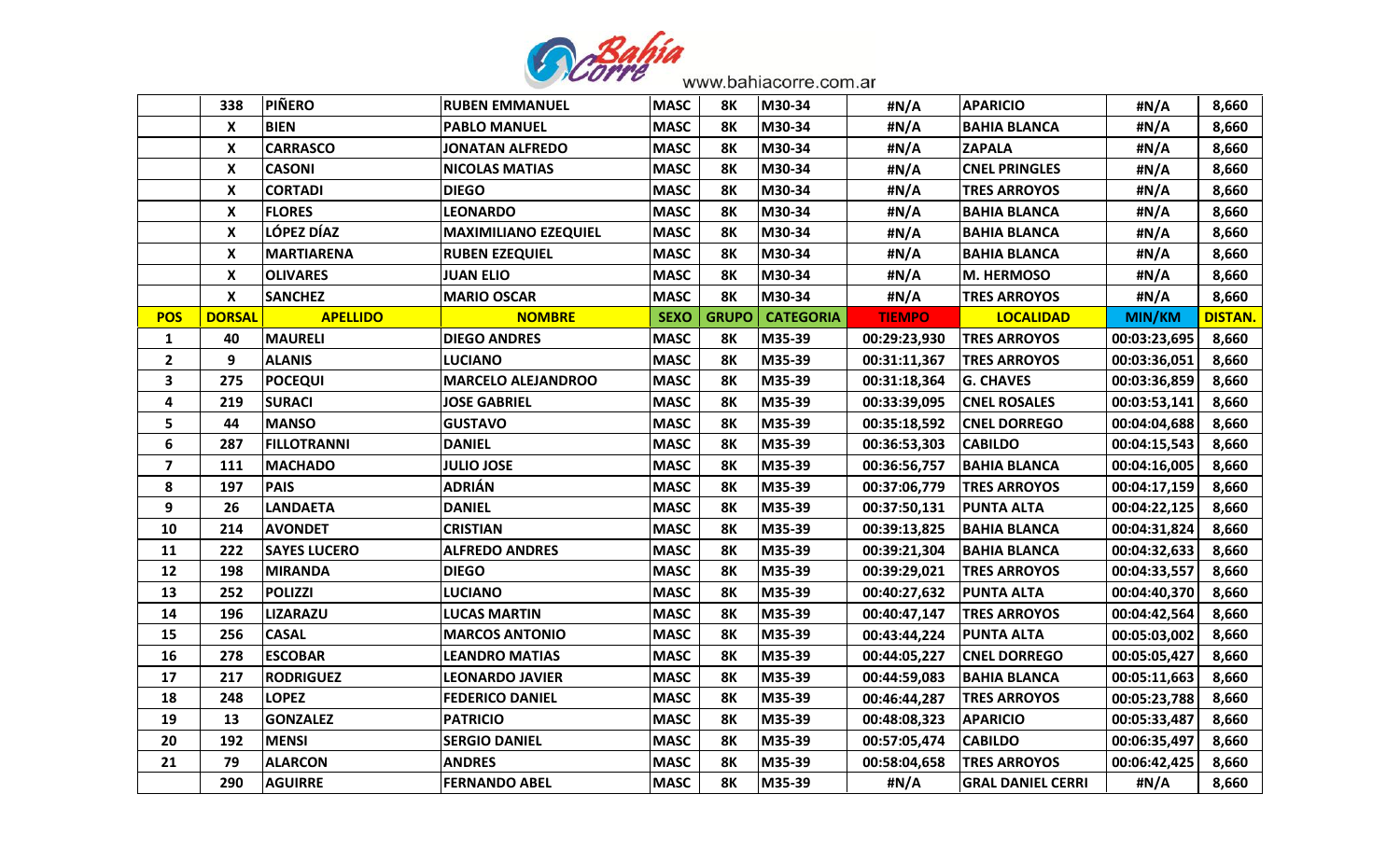

|                         | 310                     | <b>GALLI</b>         | <b>MARCELO</b>          | <b>MASC</b> | 8Κ           | M35-39           | #N/A          | <b>PUNTA ALTA</b>    | #N/A          | 8,660          |
|-------------------------|-------------------------|----------------------|-------------------------|-------------|--------------|------------------|---------------|----------------------|---------------|----------------|
|                         | 319                     | <b>KITTLER</b>       | <b>MARIANO GUSTAVO</b>  | <b>MASC</b> | 8Κ           | M35-39           | #N/A          | <b>CNEL DORREGO</b>  | #N/A          | 8,660          |
|                         | 340                     | <b>PUEFIL</b>        | <b>JOAQUIN</b>          | <b>MASC</b> | 8Κ           | M35-39           | #N/A          | <b>CNEL DORREGO</b>  | #N/A          | 8,660          |
|                         | X                       | <b>BERTINAT</b>      | <b>ALEJANDRO</b>        | <b>MASC</b> | <b>8K</b>    | M35-39           | #N/A          | <b>JACINTO ARAUZ</b> | #N/A          | 8,660          |
|                         | X                       | <b>CAñETE</b>        | <b>JUAN CRUZ</b>        | <b>MASC</b> | 8Κ           | M35-39           | #N/A          | <b>PEDRO LURO</b>    | #N/A          | 8,660          |
|                         | X                       | <b>FALCON</b>        | <b>DAVID</b>            | <b>MASC</b> | 8Κ           | M35-39           | #N/A          | <b>BAHIA BLANCA</b>  | #N/A          | 8,660          |
|                         | X                       | <b>GONZALEZ</b>      | <b>CRISTIAN OMAR</b>    | <b>MASC</b> | <b>8K</b>    | M35-39           | #N/A          | <b>CNEL DORREGO</b>  | #N/A          | 8,660          |
|                         | X                       | <b>MARILEO</b>       | <b>PABLO</b>            | <b>MASC</b> | <b>8K</b>    | M35-39           | #N/A          | <b>CNEL DORREGO</b>  | #N/A          | 8,660          |
| <b>POS</b>              | <b>DORSAL</b>           | <b>APELLIDO</b>      | <b>NOMBRE</b>           | <b>SEXO</b> | <b>GRUPO</b> | <b>CATEGORIA</b> | <b>TIEMPO</b> | <b>LOCALIDAD</b>     | <b>MIN/KM</b> | <b>DISTAN.</b> |
| $\mathbf{1}$            | 188                     | <b>SALMAN</b>        | <b>ANDRES</b>           | <b>MASC</b> | 8Κ           | M40-44           | 00:30:21,991  | <b>BAHIA BLANCA</b>  | 00:03:30,393  | 8,660          |
| $\overline{2}$          | 195                     | <b>BORDA</b>         | <b>JORGE</b>            | <b>MASC</b> | 8Κ           | M40-44           | 00:31:59,068  | <b>TRES ARROYOS</b>  | 00:03:41,594  | 8,660          |
| $\mathbf{3}$            | 172                     | <b>DIAZ</b>          | <b>OMAR</b>             | <b>MASC</b> | 8Κ           | M40-44           | 00:32:49,350  | <b>BAHIA BLANCA</b>  | 00:03:47,367  | 8,660          |
| 4                       | 180                     | <b>MEDRANO</b>       | <b>JUAN CARLOS</b>      | <b>MASC</b> | 8Κ           | M40-44           | 00:35:47,852  | <b>PUNTA ALTA</b>    | 00:04:08,037  | 8,660          |
| 5                       | 184                     | <b>COMISSO</b>       | <b>MARIANO</b>          | <b>MASC</b> | 8Κ           | M40-44           | 00:36:16,448  | <b>BRAGADO</b>       | 00:04:11,270  | 8,660          |
| 6                       | 163                     | <b>DURANDO</b>       | <b>JUAN MARIO</b>       | <b>MASC</b> | <b>8K</b>    | M40-44           | 00:37:09,717  | <b>TRES ARROYOS</b>  | 00:04:17,506  | 8,660          |
| $\overline{\mathbf{z}}$ | 106                     | <b>RODERA</b>        | <b>GONZALO</b>          | <b>MASC</b> | 8Κ           | M40-44           | 00:37:11,022  | <b>TRES ARROYOS</b>  | 00:04:17,621  | 8,660          |
| 8                       | 86                      | <b>JATIB</b>         | <b>GUILLERMO</b>        | <b>MASC</b> | 8Κ           | M40-44           | 00:37:26,290  | <b>TRES ARROYOS</b>  | 00:04:19,353  | 8,660          |
| 9                       | 148                     | <b>CABRERA</b>       | <b>RAUL OSCAR</b>       | <b>MASC</b> | 8Κ           | M40-44           | 00:38:32,783  | <b>CNEL DORREGO</b>  | 00:04:27,090  | 8,660          |
| 10                      | 263                     | <b>FANEGO AGUERO</b> | <b>MAXIMILIANO</b>      | <b>MASC</b> | <b>8K</b>    | M40-44           | 00:38:33,525  | <b>TRES ARROYOS</b>  | 00:04:27,206  | 8,660          |
| 11                      | 46                      | <b>NGUYEN LE</b>     | <b>TAN THIEU (THEO)</b> | <b>MASC</b> | 8Κ           | M40-44           | 00:38:57,512  | <b>TRES ARROYOS</b>  | 00:04:29,977  | 8,660          |
| 12                      | 187                     | <b>BONORA</b>        | <b>JUAN MANUEL</b>      | <b>MASC</b> | 8Κ           | M40-44           | 00:40:06,782  | <b>BAHIA BLANCA</b>  | 00:04:37,945  | 8,660          |
| 13                      | 105                     | <b>BORCANO</b>       | <b>NAHUEL</b>           | <b>MASC</b> | 8K           | M40-44           | 00:40:33,440  | <b>TRES ARROYOS</b>  | 00:04:40,947  | 8,660          |
| 14                      | $\overline{\mathbf{z}}$ | <b>PEDERNERA</b>     | <b>PATRICIO PAOLO</b>   | <b>MASC</b> | <b>8K</b>    | M40-44           | 00:40:38,758  | <b>TRES ARROYOS</b>  | 00:04:41,640  | 8,660          |
| 15                      | 123                     | <b>ARRANZ</b>        | <b>SILVIO</b>           | <b>MASC</b> | 8Κ           | M40-44           | 00:41:50,950  | <b>M. HERMOSO</b>    | 00:04:49,954  | 8,660          |
| 16                      | 116                     | <b>FERNANDEZ</b>     | <b>GUSTAVO</b>          | <b>MASC</b> | <b>8K</b>    | M40-44           | 00:42:45,698  | <b>BAHIA BLANCA</b>  | 00:04:56,305  | 8,660          |
| 17                      | 47                      | <b>SAN PEDRO</b>     | <b>LUCIANO</b>          | <b>MASC</b> | 8Κ           | M40-44           | 00:43:06,219  | <b>BAHIA BLANCA</b>  | 00:04:58,614  | 8,660          |
| 18                      | 223                     | <b>CORONEL</b>       | <b>DANTE RAUL</b>       | <b>MASC</b> | 8Κ           | M40-44           | 00:44:07,345  | <b>PUNTA ALTA</b>    | 00:05:05,658  | 8,660          |
| 19                      | 193                     | <b>MINOR</b>         | <b>HERNAN</b>           | <b>MASC</b> | 8K           | M40-44           | 00:44:58,518  | <b>CABILDO</b>       | 00:05:11,663  | 8,660          |
| 20                      | 206                     | <b>CRISCI</b>        | <b>FRANCISCO JAVIER</b> | <b>MASC</b> | 8Κ           | M40-44           | 00:46:38,142  | <b>BAHIA BLANCA</b>  | 00:05:23,095  | 8,660          |
| 21                      | 215                     | <b>GATTI</b>         | <b>MARIANO RAFAEL</b>   | <b>MASC</b> | <b>8K</b>    | M40-44           | 00:46:41,603  | <b>BAHIA BLANCA</b>  | 00:05:23,557  | 8,660          |
| 22                      | 164                     | <b>RUIZ</b>          | <b>CARLOS</b>           | <b>MASC</b> | 8Κ           | M40-44           | 00:48:52,747  | <b>TRES ARROYOS</b>  | 00:05:38,684  | 8,660          |
| 23                      | 115                     | <b>DI PIETRO</b>     | <b>PABLO DANIEL</b>     | <b>MASC</b> | 8Κ           | M40-44           | 00:49:36,284  | <b>BAHIA BLANCA</b>  | 00:05:43,649  | 8,660          |
| 24                      | 110                     | <b>MACHADO</b>       | <b>CRISTIAN OMAR</b>    | <b>MASC</b> | <b>8K</b>    | M40-44           | 00:55:43,225  | <b>BAHIA BLANCA</b>  | 00:06:26,028  | 8,660          |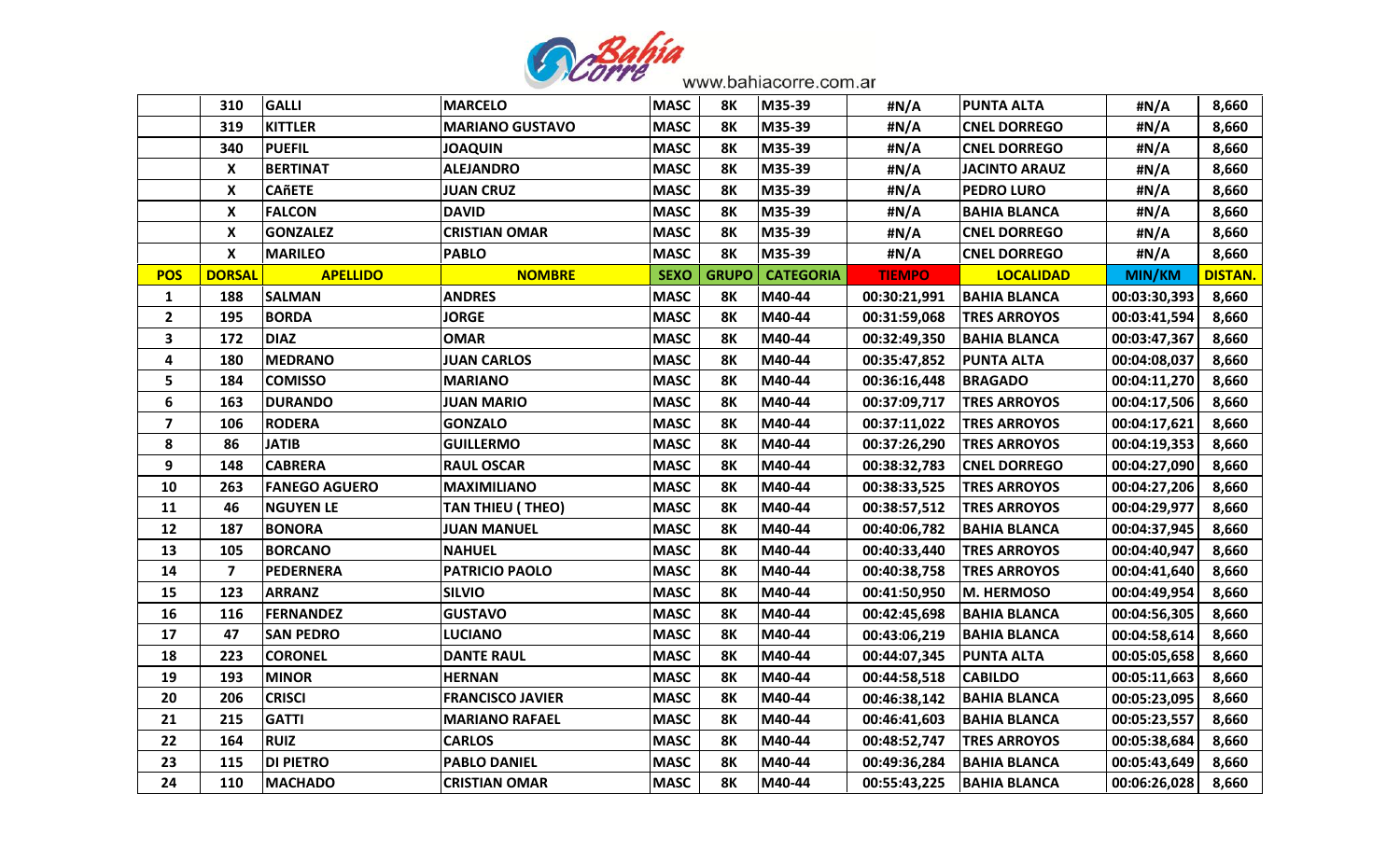

|                         | 294                       | <b>BRIZZI</b>      | <b>JAVIER</b>          | <b>MASC</b> | 8Κ           | M40-44           | #N/A          | <b>BAHIA BLANCA</b>  | #N/A          | 8,660          |
|-------------------------|---------------------------|--------------------|------------------------|-------------|--------------|------------------|---------------|----------------------|---------------|----------------|
|                         | 296                       | <b>CAIFANO</b>     | <b>FERNANDO</b>        | <b>MASC</b> | <b>8K</b>    | M40-44           | #N/A          | <b>G. CHAVES</b>     | #N/A          | 8,660          |
|                         | X                         | <b>BELEN</b>       | <b>IVAN</b>            | <b>MASC</b> | 8Κ           | M40-44           | #N/A          | <b>TRES ARROYOS</b>  | #N/A          | 8,660          |
|                         | $\boldsymbol{\mathsf{x}}$ | <b>BOGGON</b>      | <b>JORGE OSCAR</b>     | <b>MASC</b> | <b>8K</b>    | M40-44           | #N/A          | <b>CNEL DORREGO</b>  | #N/A          | 8,660          |
|                         | X                         | <b>BROULLON</b>    | <b>MAURO NICOLAS</b>   | <b>MASC</b> | 8Κ           | M40-44           | #N/A          | <b>BAHIA BLANCA</b>  | #N/A          | 8,660          |
|                         | X                         | <b>CONCA</b>       | <b>GUSTAVO ANDRES</b>  | <b>MASC</b> | 8Κ           | M40-44           | #N/A          | <b>CNEL DORREGO</b>  | #N/A          | 8,660          |
|                         | X                         | <b>HUENUMAN</b>    | <b>MARCELO</b>         | <b>MASC</b> | <b>8K</b>    | M40-44           | #N/A          | <b>CNEL DORREGO</b>  | #N/A          | 8,660          |
|                         | X                         | <b>LIEBANA</b>     | <b>FACUNDO</b>         | <b>MASC</b> | 8Κ           | M40-44           | #N/A          | <b>TRES ARROYOS</b>  | #N/A          | 8,660          |
|                         | X                         | <b>MASCARO</b>     | CRISITAN               | <b>MASC</b> | 8K           | M40-44           | #N/A          | <b>BAHIA BLANCA</b>  | #N/A          | 8,660          |
|                         | X                         | <b>POLLACI</b>     | <b>JOSé</b>            | <b>MASC</b> | <b>8K</b>    | M40-44           | #N/A          | <b>BAHIA BLANCA</b>  | #N/A          | 8,660          |
|                         | X                         | <b>SCARPECCI</b>   | <b>DANIEL</b>          | <b>MASC</b> | 8Κ           | M40-44           | #N/A          | <b>BAHIA BLANCA</b>  | #N/A          | 8,660          |
|                         | X                         | <b>SPERTINO</b>    | <b>WALTER LORENZO</b>  | <b>MASC</b> | <b>8K</b>    | M40-44           | #N/A          | <b>CNEL DORREGO</b>  | #N/A          | 8,660          |
|                         | X                         | <b>URIBE</b>       | <b>CLAUDIO</b>         | <b>MASC</b> | 8Κ           | M40-44           | #N/A          | <b>PUNTA ALTA</b>    | #N/A          | 8,660          |
| <b>POS</b>              | <b>DORSAL</b>             | <b>APELLIDO</b>    | <b>NOMBRE</b>          | <b>SEXO</b> | <b>GRUPO</b> | <b>CATEGORIA</b> | <b>TIEMPO</b> | <b>LOCALIDAD</b>     | <b>MIN/KM</b> | <b>DISTAN.</b> |
| $\mathbf{1}$            | 71                        | <b>MAJKA</b>       | <b>CESAR ANDRES</b>    | <b>MASC</b> | 8K           | M45-49           | 00:33:11,890  | <b>BAHIA BLANCA</b>  | 00:03:50,023  | 8,660          |
| $\overline{\mathbf{2}}$ | 97                        | <b>MARTINEZ</b>    | <b>JUAN ALBERTO</b>    | <b>MASC</b> | 8Κ           | M45-49           | 00:34:10,599  | <b>DE LA GARMA</b>   | 00:03:56,836  | 8,660          |
| 3                       | 173                       | <b>RICCI</b>       | <b>AUGUSTO</b>         | <b>MASC</b> | 8Κ           | M45-49           | 00:35:01,553  | <b>TRES ARROYOS</b>  | 00:04:02,725  | 8,660          |
| $\overline{\mathbf{4}}$ | 74                        | <b>MARCHISIO</b>   | <b>ALDO</b>            | <b>MASC</b> | 8Κ           | M45-49           | 00:35:19,809  | <b>PUNTA ALTA</b>    | 00:04:04,804  | 8,660          |
| 5                       | 82                        | <b>INSAURRALDE</b> | <b>EUGENIO</b>         | <b>MASC</b> | 8Κ           | M45-49           | 00:35:32,813  | <b>COPETONAS</b>     | 00:04:06,305  | 8,660          |
| 6                       | 33                        | <b>DANGELO</b>     | ADRIAN                 | <b>MASC</b> | 8Κ           | M45-49           | 00:36:36,121  | <b>PUNTA ALTA</b>    | 00:04:13,580  | 8,660          |
| $\overline{\mathbf{z}}$ | 63                        | <b>AVERSANO</b>    | <b>FERNANDO</b>        | <b>MASC</b> | 8Κ           | M45-49           | 00:36:53,830  | M. HERMOSO           | 00:04:15,658  | 8,660          |
| 8                       | 76                        | <b>CUETO RUA</b>   | <b>LADISLAO</b>        | <b>MASC</b> | 8K           | M45-49           | 00:37:10,319  | M. HERMOSO           | 00:04:17,506  | 8,660          |
| 9                       | 183                       | <b>BARRIENTOS</b>  | <b>MARCOS</b>          | <b>MASC</b> | <b>8K</b>    | M45-49           | 00:37:58,889  | <b>BENITO JUAREZ</b> | 00:04:23,164  | 8,660          |
| 10                      | 238                       | <b>FABI</b>        | WALTER LEONARDO MARTIN | <b>MASC</b> | 8Κ           | M45-49           | 00:41:27,375  | <b>BAHIA BLANCA</b>  | 00:04:47,182  | 8,660          |
| 11                      | 249                       | <b>CELIZ</b>       | <b>IVAN MAURICIO</b>   | <b>MASC</b> | 8Κ           | M45-49           | 00:41:43,468  | <b>CNEL DORREGO</b>  | 00:04:49,030  | 8,660          |
| 12                      | 226                       | <b>DANGELO</b>     | <b>FLAVIO</b>          | <b>MASC</b> | 8Κ           | M45-49           | 00:42:59,035  | <b>13 DE ENERO</b>   | 00:04:57,806  | 8,660          |
| 13                      | 213                       | <b>COMMISSO</b>    | <b>MAURO ARIEL</b>     | <b>MASC</b> | 8Κ           | M45-49           | 00:44:00,948  | <b>BAHIA BLANCA</b>  | 00:05:04,965  | 8,660          |
| 14                      | 113                       | <b>AZCÁRATE</b>    | <b>PABLO MARTIN</b>    | <b>MASC</b> | 8K           | M45-49           | 00:44:24,220  | <b>BAHIA BLANCA</b>  | 00:05:07,621  | 8,660          |
| 15                      | 50                        | <b>DINARDO</b>     | <b>MIGUEL ANGEL</b>    | <b>MASC</b> | 8Κ           | M45-49           | 00:44:51,133  | <b>TRES ARROYOS</b>  | 00:05:10,739  | 8,660          |
| 16                      | 37                        | <b>MALASPINA</b>   | <b>ARIEL ENRIQUE</b>   | <b>MASC</b> | <b>8K</b>    | M45-49           | 00:46:19,664  | <b>TRES ARROYOS</b>  | 00:05:21,016  | 8,660          |
| 17                      | 208                       | <b>ODIN</b>        | <b>WALTER</b>          | <b>MASC</b> | <b>8K</b>    | M45-49           | 00:46:37,171  | <b>BAHIA BLANCA</b>  | 00:05:22,979  | 8,660          |
| 18                      | 107                       | <b>GUTIERREZ</b>   | <b>ARIEL OMAR</b>      | <b>MASC</b> | 8Κ           | M45-49           | 00:48:13,318  | <b>CNEL ROSALES</b>  | 00:05:34,065  | 8,660          |
| 19                      | 200                       | <b>DONOVAN</b>     | <b>MAURICIO</b>        | <b>MASC</b> | 8K           | M45-49           | 00:48:29,769  | <b>PUNTA ALTA</b>    | 00:05:36,028  | 8,660          |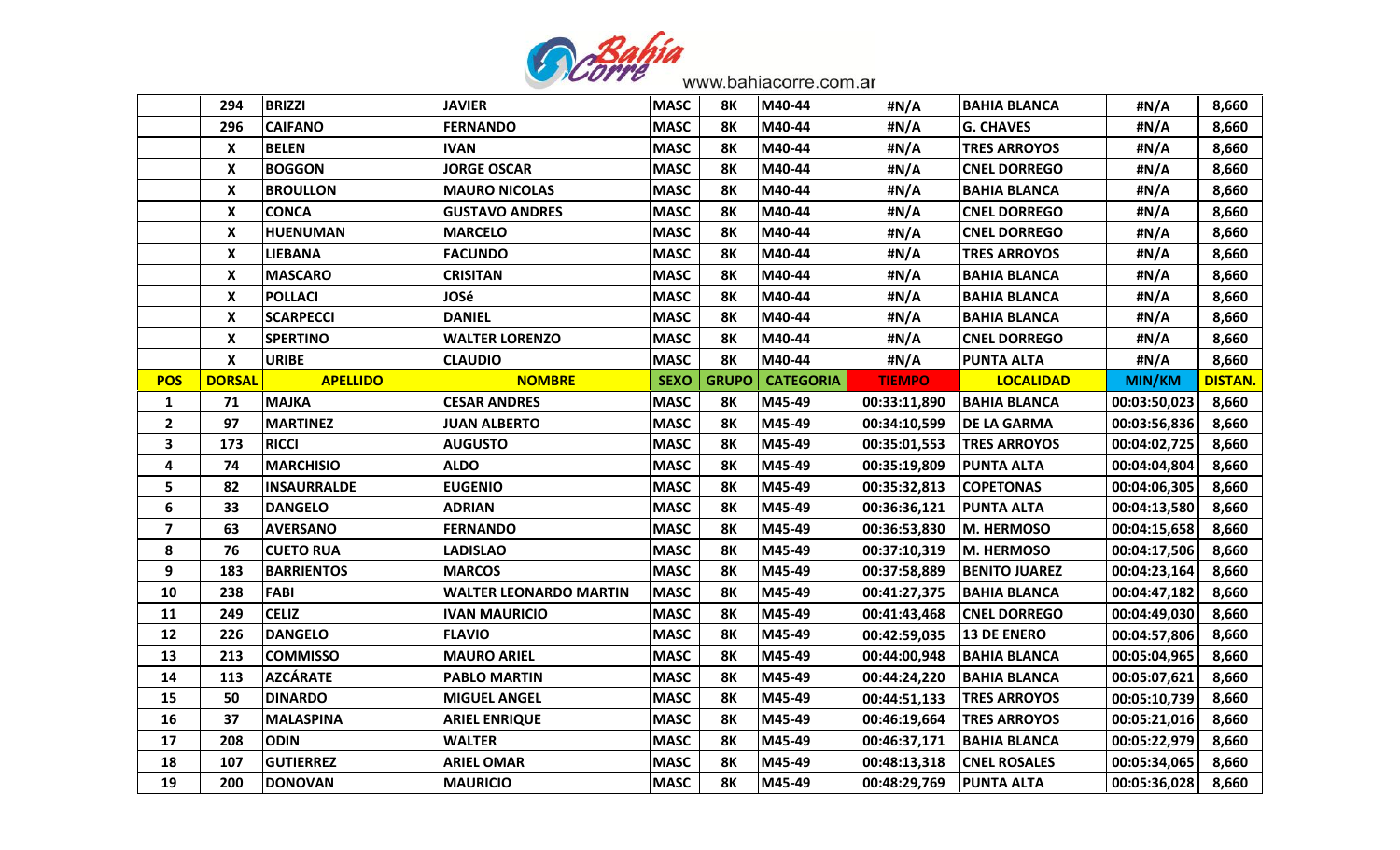

| 20                      | 246                       | <b>CARDOZO</b>    | <b>MARIANO</b>         | <b>MASC</b> | 8K           | M45-49           | 00:49:06,695  | <b>BAHIA BLANCA</b>  | 00:05:40,300  | 8,660          |
|-------------------------|---------------------------|-------------------|------------------------|-------------|--------------|------------------|---------------|----------------------|---------------|----------------|
| 21                      | 203                       | <b>MOYANO</b>     | <b>CRISTIAN DAVID</b>  | <b>MASC</b> | 8K           | M45-49           | 00:51:20,122  | <b>PUNTA ALTA</b>    | 00:05:55,658  | 8,660          |
| 22                      | 244                       | <b>LóPEZ</b>      | <b>EDUARDO</b>         | <b>MASC</b> | 8К           | M45-49           | 00:51:31,544  | <b>BAHIA BLANCA</b>  | 00:05:57,044  | 8,660          |
| 23                      | 243                       | <b>BLANCO</b>     | <b>ANÍBAL MANUEL</b>   | <b>MASC</b> | 8K           | M45-49           | 00:51:34,601  | <b>BAHIA BLANCA</b>  | 00:05:57,390  | 8,660          |
| 24                      | 272                       | <b>ESTRADA</b>    | <b>PATRICIO</b>        | <b>MASC</b> | 8К           | M45-49           | 00:53:55,504  | <b>CNEL DORREGO</b>  | 00:06:13,672  | 8,660          |
| 25                      | 41                        | <b>CARABAJAL</b>  | <b>RUBEN HORACIO</b>   | <b>MASC</b> | 8Κ           | M45-49           | 00:54:00,336  | <b>TRES ARROYOS</b>  | 00:06:14,134  | 8,660          |
| 26                      | 191                       | <b>DE LA FABA</b> | <b>MARTIN ARIEL</b>    | <b>MASC</b> | 8Κ           | M45-49           | 00:54:59,188  | <b>CABILDO</b>       | 00:06:20,947  | 8,660          |
|                         | 301                       | <b>CASAVALLE</b>  | <b>JORGE OSCAR</b>     | <b>MASC</b> | 8K           | M45-49           | #N/A          | <b>ORIENTE</b>       | #N/A          | 8,660          |
|                         | 311                       | <b>GALSERA</b>    | <b>RAMIRO</b>          | <b>MASC</b> | 8K           | M45-49           | #N/A          | <b>CNEL DORREGO</b>  | #N/A          | 8,660          |
|                         | 312                       | <b>GOICOCHEA</b>  | <b>MÁXIMO</b>          | <b>MASC</b> | 8K           | M45-49           | #N/A          | <b>BAHIA BLANCA</b>  | #N/A          | 8,660          |
|                         | 316                       | <b>HOLLENDER</b>  | <b>ALLAN FEDERICO</b>  | <b>MASC</b> | 8K           | M45-49           | #N/A          | BAHIA BLANCA         | #N/A          | 8,660          |
|                         | $\boldsymbol{\mathsf{X}}$ | <b>MORCILLO</b>   | <b>PABLO ANDRES</b>    | <b>MASC</b> | <b>8K</b>    | M45-49           | #N/A          | <b>TRES ARROYOS</b>  | #N/A          | 8,660          |
| <b>POS</b>              | <b>DORSAL</b>             | <b>APELLIDO</b>   | <b>NOMBRE</b>          | <b>SEXO</b> | <b>GRUPO</b> | <b>CATEGORIA</b> | <b>TIEMPO</b> | <b>LOCALIDAD</b>     | <b>MIN/KM</b> | <b>DISTAN.</b> |
| $\mathbf{1}$            | 100                       | <b>CELA</b>       | <b>JULIO MANUEL</b>    | <b>MASC</b> | 8Κ           | M50-54           | 00:35:24,522  | <b>BAHIA BLANCA</b>  | 00:04:05,381  | 8,660          |
| $\overline{2}$          | $\mathbf{1}$              | <b>CORDOBA</b>    | <b>CARLOS ALBERTO</b>  | <b>MASC</b> | 8K           | M50-54           | 00:36:46,212  | <b>TRES ARROYOS</b>  | 00:04:14,734  | 8,660          |
| $\mathbf{3}$            | 38                        | <b>OTTONELLO</b>  | <b>OMAR</b>            | <b>MASC</b> | 8Κ           | M50-54           | 00:37:48,368  | <b>TRES ARROYOS</b>  | 00:04:21,894  | 8,660          |
| 4                       | 101                       | <b>SUAREZ</b>     | <b>PABLO</b>           | <b>MASC</b> | 8Κ           | M50-54           | 00:37:53,060  | <b>BAHIA BLANCA</b>  | 00:04:22,471  | 8,660          |
| 5                       | 96                        | <b>MARIANI</b>    | <b>DOMINGO JUAN</b>    | <b>MASC</b> | 8Κ           | M50-54           | 00:38:37,957  | <b> CNEL DORREGO</b> | 00:04:27,667  | 8,660          |
| 6                       | 119                       | <b>ROCCA</b>      | <b>CARLOS</b>          | <b>MASC</b> | 8K           | M50-54           | 00:39:26,056  | <b>CNEL DORREGO</b>  | 00:04:33,210  | 8,660          |
| $\overline{\mathbf{z}}$ | 201                       | <b>BENITEZ</b>    | <b>GUSTAVO ROBERTO</b> | <b>MASC</b> | 8Κ           | M50-54           | 00:40:24,136  | <b>PUNTA ALTA</b>    | 00:04:39,908  | 8,660          |
| 8                       | 102                       | <b>GARCIA</b>     | <b>PABLO ULISES</b>    | <b>MASC</b> | 8K           | M50-54           | 00:42:36,950  | <b>BAHIA BLANCA</b>  | 00:04:55,266  | 8,660          |
| 9                       | 237                       | <b>NAVARRETE</b>  | <b>OSCAR GUILLERMO</b> | <b>MASC</b> | 8Κ           | M50-54           | 00:43:03,597  | <b>TRES ARROYOS</b>  | 00:04:58,383  | 8,660          |
| 10                      | 179                       | <b>HOLLENDER</b>  | <b>CESAR GUSTAVO</b>   | <b>MASC</b> | <b>8K</b>    | M50-54           | 00:44:48,918  | <b>TRES ARROYOS</b>  | 00:05:10,508  | 8,660          |
| 11                      | 257                       | <b>BARRIOS</b>    | <b>HECTOR ALBERTO</b>  | <b>MASC</b> | 8К           | M50-54           | 00:46:27,354  | <b>CNEL DORREGO</b>  | 00:05:21,824  | 8,660          |
| 12                      | 143                       | <b>VALERIO</b>    | <b>NESTOR OSCAR</b>    | <b>MASC</b> | 8Κ           | M50-54           | 00:46:57,547  | <b>TRES ARROYOS</b>  | 00:05:25,404  | 8,660          |
| 13                      | 269                       | <b>SUELDO</b>     | <b>MAURO ARIEL</b>     | <b>MASC</b> | 8K           | M50-54           | 00:49:44,970  | <b>CNEL DORREGO</b>  | 00:05:44,688  | 8,660          |
| 14                      | 266                       | <b>RODRIGUEZ</b>  | <b>ARIEL</b>           | <b>MASC</b> | 8Κ           | M50-54           | 00:57:58,971  | <b>CNEL DORREGO</b>  | 00:06:41,732  | 8,660          |
| 15                      | 5                         | <b>TORQUATI</b>   | <b>RODOLFO ANDRES</b>  | <b>MASC</b> | 8Κ           | M50-54           | 01:01:49,151  | <b>BAHIA BLANCA</b>  | 00:07:08,291  | 8,660          |
|                         | X                         | <b>BARGAS</b>     | <b>LUIS ANGEL</b>      | <b>MASC</b> | 8Κ           | M50-54           | #N/A          | <b>ZAPALA</b>        | #N/A          | 8,660          |
|                         | X                         | <b>LARRALDE</b>   | <b>JOSE LUIS</b>       | <b>MASC</b> | <b>8K</b>    | M50-54           | #N/A          | <b>TRES ARROYOS</b>  | #N/A          | 8,660          |
|                         | X                         | <b>NAVARRETE</b>  | JOSÉ                   | <b>MASC</b> | <b>8K</b>    | M50-54           | #N/A          | <b>MEDANOS</b>       | #N/A          | 8,660          |
|                         | X                         | <b>RUIZ DIAZ</b>  | <b>FELIX ANIBAL</b>    | <b>MASC</b> | 8Κ           | M50-54           | #N/A          | <b>BAHIA BLANCA</b>  | #N/A          | 8,660          |
|                         | X                         | <b>SARDEN</b>     | <b>NESTOR</b>          | <b>MASC</b> | 8K           | M50-54           | #N/A          | <b>JACINTO ARAUZ</b> | #N/A          | 8,660          |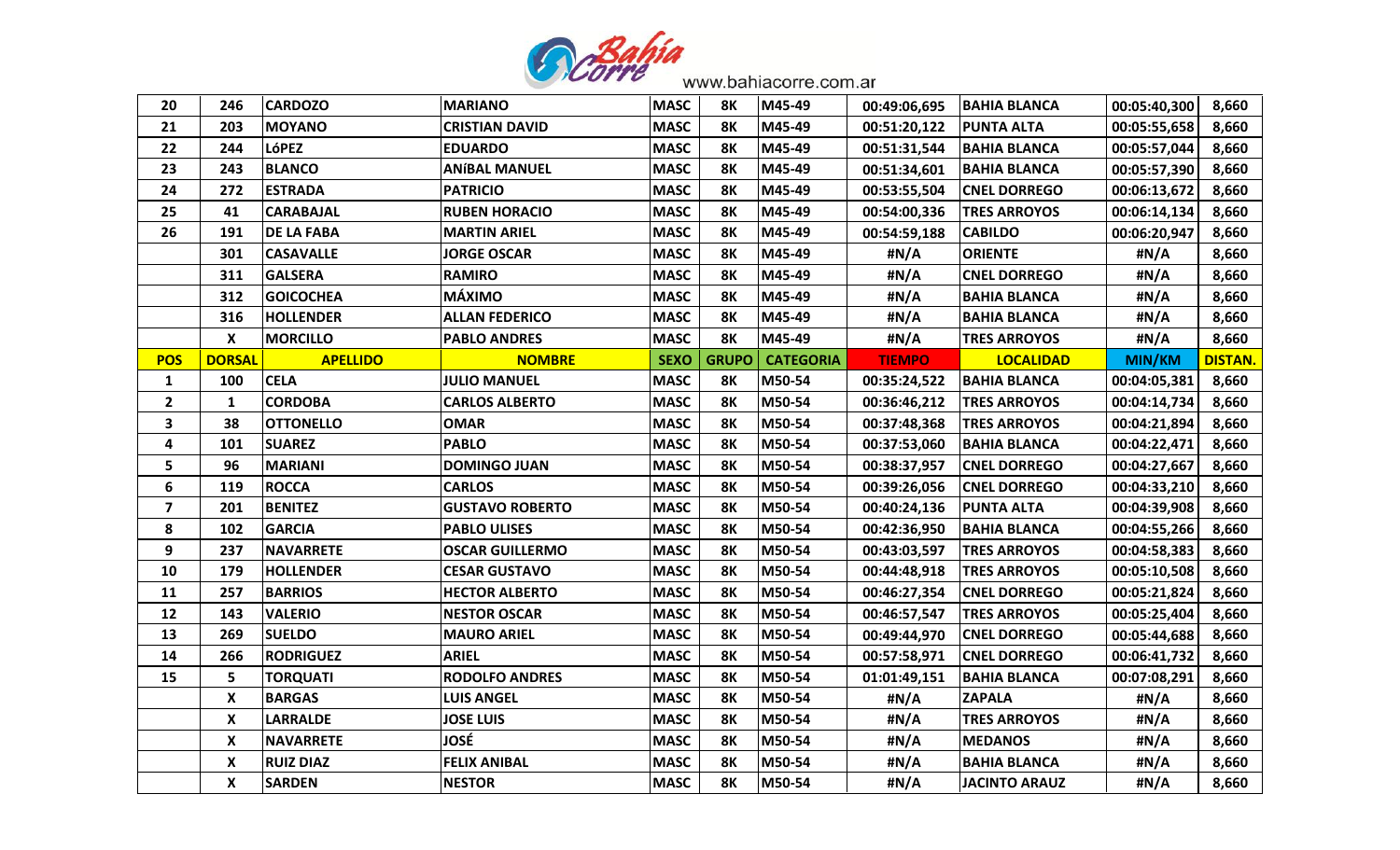

| <b>POS</b>              | <b>DORSAL</b>           | <b>APELLIDO</b>   | <b>NOMBRE</b>            | <b>SEXO</b> | <b>GRUPO</b> | <b>CATEGORIA</b> | <b>TIEMPO</b> | <b>LOCALIDAD</b>        | MIN/KM        | <b>DISTAN.</b> |
|-------------------------|-------------------------|-------------------|--------------------------|-------------|--------------|------------------|---------------|-------------------------|---------------|----------------|
| $\mathbf{1}$            | 99                      | DI POMPONIO       | <b>JOSE LUIS</b>         | <b>MASC</b> | <b>8K</b>    | M55-59           | 00:35:57,987  | M. HERMOSO              | 00:04:09,192  | 8,660          |
| $\mathbf{2}$            | 35                      | <b>NIEVA</b>      | <b>JORGE OSVALDO</b>     | <b>MASC</b> | 8K           | M55-59           | 00:36:33,251  | <b>PUNTA ALTA</b>       | 00:04:13,233  | 8,660          |
| 3                       | 147                     | <b>ASTRADA</b>    | <b>RAMON</b>             | <b>MASC</b> | <b>8K</b>    | M55-59           | 00:38:20,497  | <b>TRES ARROYOS</b>     | 00:04:25,589  | 8,660          |
| 4                       | 171                     | <b>LO FIEGO</b>   | <b>SERGIO</b>            | <b>MASC</b> | <b>8K</b>    | M55-59           | 00:40:02,262  | <b>TRES ARROYOS</b>     | 00:04:37,367  | 8,660          |
| 5                       | 84                      | <b>MONROY</b>     | <b>OSVALDO HUGO</b>      | <b>MASC</b> | <b>8K</b>    | M55-59           | 00:41:04,346  | <b>BAHIA BLANCA</b>     | 00:04:44,527  | 8,660          |
| 6                       | 42                      | <b>ULIBARRE</b>   | <b>JAVIER</b>            | <b>MASC</b> | <b>8K</b>    | M55-59           | 00:42:01,633  | <b>TRES ARROYOS</b>     | 00:04:51,224  | 8,660          |
| $\overline{\mathbf{z}}$ | 239                     | <b>SUAREZ</b>     | <b>JOSE MARIA</b>        | <b>MASC</b> | <b>8K</b>    | M55-59           | 00:43:15,337  | <b>BAHIA BLANCA</b>     | 00:04:59,654  | 8,660          |
| 8                       | 75                      | <b>PRADO</b>      | <b>JAVIER JOSE MARIA</b> | <b>MASC</b> | <b>8K</b>    | M55-59           | 00:44:45,309  | <b>BAHIA BLANCA</b>     | 00:05:10,046  | 8,660          |
| 9                       | 6                       | <b>SOMOZA</b>     | <b>DANIEL</b>            | <b>MASC</b> | 8Κ           | M55-59           | 00:46:25,897  | 1 DE MAYO               | 00:05:21,709  | 8,660          |
| 10                      | 279                     | <b>BERNATENE</b>  | <b>RICARDO</b>           | <b>MASC</b> | <b>8K</b>    | M55-59           | 00:46:52,917  | <b>BAHIA BLANCA</b>     | 00:05:24,827  | 8,660          |
| 11                      | 288                     | <b>SAENZ CORE</b> | <b>JAVIER</b>            | <b>MASC</b> | <b>8K</b>    | M55-59           | 01:00:05,452  | BAHIA BLANCA            | 00:06:56,282  | 8,660          |
|                         | 326                     | <b>MARCHESE</b>   | <b>ADRIAN</b>            | <b>MASC</b> | <b>8K</b>    | M55-59           | #N/A          | <b>BAHIA BLANCA</b>     | #N/A          | 8,660          |
|                         | 330                     | <b>MILLA</b>      | <b>FABIO IGNACIO</b>     | <b>MASC</b> | <b>8K</b>    | M55-59           | #N/A          | <b>BAHIA BLANCA</b>     | #N/A          | 8,660          |
|                         | 347                     | <b>VILLANUEVA</b> | <b>ALEJANDRO PEDRO</b>   | <b>MASC</b> | <b>8K</b>    | M55-59           | #N/A          | <b>PUNTA ALTA</b>       | #N/A          | 8,660          |
|                         | X                       | MEDINA            | <b>JULIO SERGIO</b>      | <b>MASC</b> | <b>8K</b>    | M55-59           | #N/A          | <b>G. CHAVES</b>        | #N/A          | 8,660          |
| <b>POS</b>              | <b>DORSAL</b>           | <b>APELLIDO</b>   | <b>NOMBRE</b>            | <b>SEXO</b> | <b>GRUPO</b> | <b>CATEGORIA</b> | <b>TIEMPO</b> | <b>LOCALIDAD</b>        | <b>MIN/KM</b> | <b>DISTAN.</b> |
| $\mathbf{1}$            | 20                      | <b>PASTOR</b>     | <b>LUIS ALFREDO</b>      | <b>MASC</b> | <b>8K</b>    | M60-64           | 00:41:56,867  | <b>SA DE LA VENTANA</b> | 00:04:50,647  | 8,660          |
| $\mathbf{2}$            | 181                     | <b>MOYANO</b>     | <b>JORGE OMAR</b>        | <b>MASC</b> | <b>8K</b>    | M60-64           | 00:43:06,691  | <b>PUNTA ALTA</b>       | 00:04:58,730  | 8,660          |
| 3                       | 167                     | <b>FERNANDEZ</b>  | <b>OSCAR GUSTAVO</b>     | <b>MASC</b> | <b>8K</b>    | M60-64           | 00:45:00,832  | <b>PUNTA ALTA</b>       | 00:05:11,894  | 8,660          |
| 4                       | 54                      | <b>GONZALEZ</b>   | <b>FERNANDO ESTEBAN</b>  | <b>MASC</b> | <b>8K</b>    | M60-64           | 00:54:05,911  | <b>TRES ARROYOS</b>     | 00:06:14,827  | 8,660          |
| 5                       | 169                     | <b>PULIAFITO</b>  | <b>JOSE</b>              | <b>MASC</b> | <b>8K</b>    | M60-64           | 01:09:49,364  | <b>PUNTA ALTA</b>       | 00:08:03,718  | 8,660          |
|                         | 307                     | <b>FLORES</b>     | <b>RUBEN ADOLFO</b>      | <b>MASC</b> | <b>8K</b>    | M60-64           | #N/A          | <b>BAHIA BLANCA</b>     | #N/A          | 8,660          |
|                         | X                       | <b>CABRERA</b>    | <b>JOSE MARTIN</b>       | <b>MASC</b> | <b>8K</b>    | M60-64           | #N/A          | <b>VILLA IRIS</b>       | #N/A          | 8,660          |
|                         | X                       | <b>PUNTER</b>     | <b>JORGE</b>             | <b>MASC</b> | <b>8K</b>    | M60-64           | #N/A          | <b>BAHIA BLANCA</b>     | #N/A          | 8,660          |
|                         | X                       | <b>TORTORELLA</b> | <b>JOSE LUIS</b>         | <b>MASC</b> | <b>8K</b>    | M60-64           | #N/A          | <b>TRES ARBOLES</b>     | #N/A          | 8,660          |
| <b>POS</b>              | <b>DORSAL</b>           | <b>APELLIDO</b>   | <b>NOMBRE</b>            | <b>SEXO</b> | <b>GRUPO</b> | <b>CATEGORIA</b> | <b>TIEMPO</b> | <b>LOCALIDAD</b>        | <b>MIN/KM</b> | <b>DISTAN.</b> |
| $\mathbf{1}$            | 78                      | <b>MARIA</b>      | <b>RUBEN BLAS</b>        | <b>MASC</b> | <b>8K</b>    | M65-69           | 00:48:01,348  | <b>DE LA GARMA</b>      | 00:05:32,679  | 8,660          |
| $\mathbf{2}$            | 185                     | <b>BRAVO</b>      | <b>OSCAR</b>             | <b>MASC</b> | <b>8K</b>    | M65-69           | 00:49:08,527  | <b>CNEL PRINGLES</b>    | 00:05:40,531  | 8,660          |
| 3                       | $\overline{\mathbf{3}}$ | <b>VARAS</b>      | <b>ENRIQUE</b>           | <b>MASC</b> | <b>8K</b>    | M65-69           | 00:55:51,262  | <b>PUNTA ALTA</b>       | 00:06:26,952  | 8,660          |
|                         | 344                     | <b>TORRILLAS</b>  | <b>MIGUEL ANGEL</b>      | <b>MASC</b> | 8Κ           | M65-69           | #N/A          | <b>BENITO JUAREZ</b>    | #N/A          | 8,660          |
|                         | 348                     | <b>VILLARREAL</b> | <b>JORGE ALBERTO</b>     | <b>MASC</b> | <b>8K</b>    | M65-69           | #N/A          | <b>PUNTA ALTA</b>       | #N/A          | 8,660          |
|                         | X                       | PEÑALVA           | <b>JUAN CARLOS.</b>      | <b>MASC</b> | <b>8K</b>    | M65-69           | #N/A          | <b>COPETONAS</b>        | #N/A          | 8,660          |